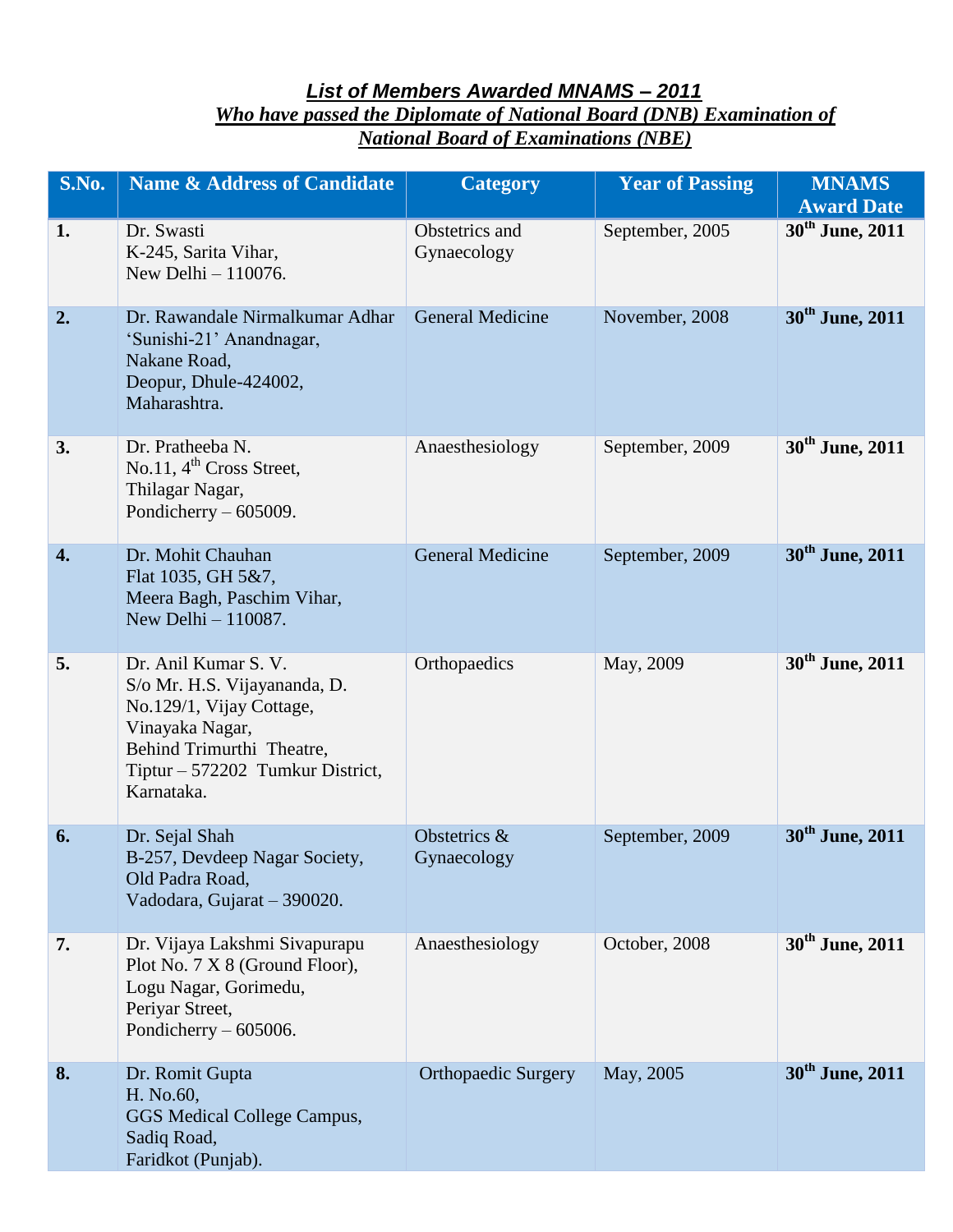| 9.  | Dr. Mehta Jigar Dilipkumar<br>B-257, Devdeep Nagar Society,<br>Old Padra Road,<br>Vadodara, Gujarat - 390020.                                        | Obstetrics and<br>Gynaecology | April, 2009    | 30 <sup>th</sup> June, 2011 |
|-----|------------------------------------------------------------------------------------------------------------------------------------------------------|-------------------------------|----------------|-----------------------------|
| 10. | Dr. Naik Rushikesh Ashok<br>C-102, Preet Apartments,<br>36, Pune-Mumbai Road,<br>Next to Planet Bajaj,<br>Wakdewadi – Pune – 411003,<br>Maharashtra. | Radiodiagnosis                | June, 2009     | 30 <sup>th</sup> June, 2011 |
| 11. | Dr. Khan Rana Jamil<br>16/391, C.G.S. Quarters,<br>Sector-VII, Antop Hill,<br>Mumbai - 400037<br>Maharashtra.                                        | Obstetrics and<br>Gynaecology | December, 2009 | 30 <sup>th</sup> June, 2011 |
| 12. | Dr. Mahajan Mangal Subhash<br>At Post - Nhavi,<br>Taluka - Yawal,<br>District - Jalgaon<br>Maharashtra $-425511$ .                                   | Radiodiagnosis                | December, 2009 | 30 <sup>th</sup> June, 2011 |
| 13. | Dr. Arbind Kumar<br>Braj Niketan,<br>Opp. Shankar Medical Hall,<br>Budha Murti, Kadam Kuan,<br>Patna – $800003$ (Bihar)                              | <b>Forensic Medicine</b>      | May, 2002      | 30 <sup>th</sup> June, 2011 |
| 14. | Dr. Kollipaka Rupa Vani<br>B-2, Thyagaraja Apartments,<br>Main Road, Thanthai Periyar<br>Nagar,<br>Puducherry.                                       | Obstetrics &<br>Gynaecology   | April, 2008    | 30 <sup>th</sup> June, 2011 |
| 15. | Dr. Bharat Agarwal<br>302, Twinsland,<br>Sector 1, Nerul,<br>Navi, Mumbai - 400706.                                                                  | General Medicine              | May, 2008      | 30 <sup>th</sup> June, 2011 |
| 16. | Dr. Joseph John<br>G1 Staff Quarters,<br>SNIMS, Chalakka,<br>N. Kuthiyathodu P.O.,<br>Ernakulam Dist. - 683594.                                      | Paediatrics                   | May, 2006      | 30 <sup>th</sup> June, 2011 |
| 17. | Dr. Deepa Janardhanan<br>Vaishnavam<br>C/o K. Janardhanam (Retd Dy SP)                                                                               | Paediatrics                   | November, 2007 | 30 <sup>th</sup> June, 2011 |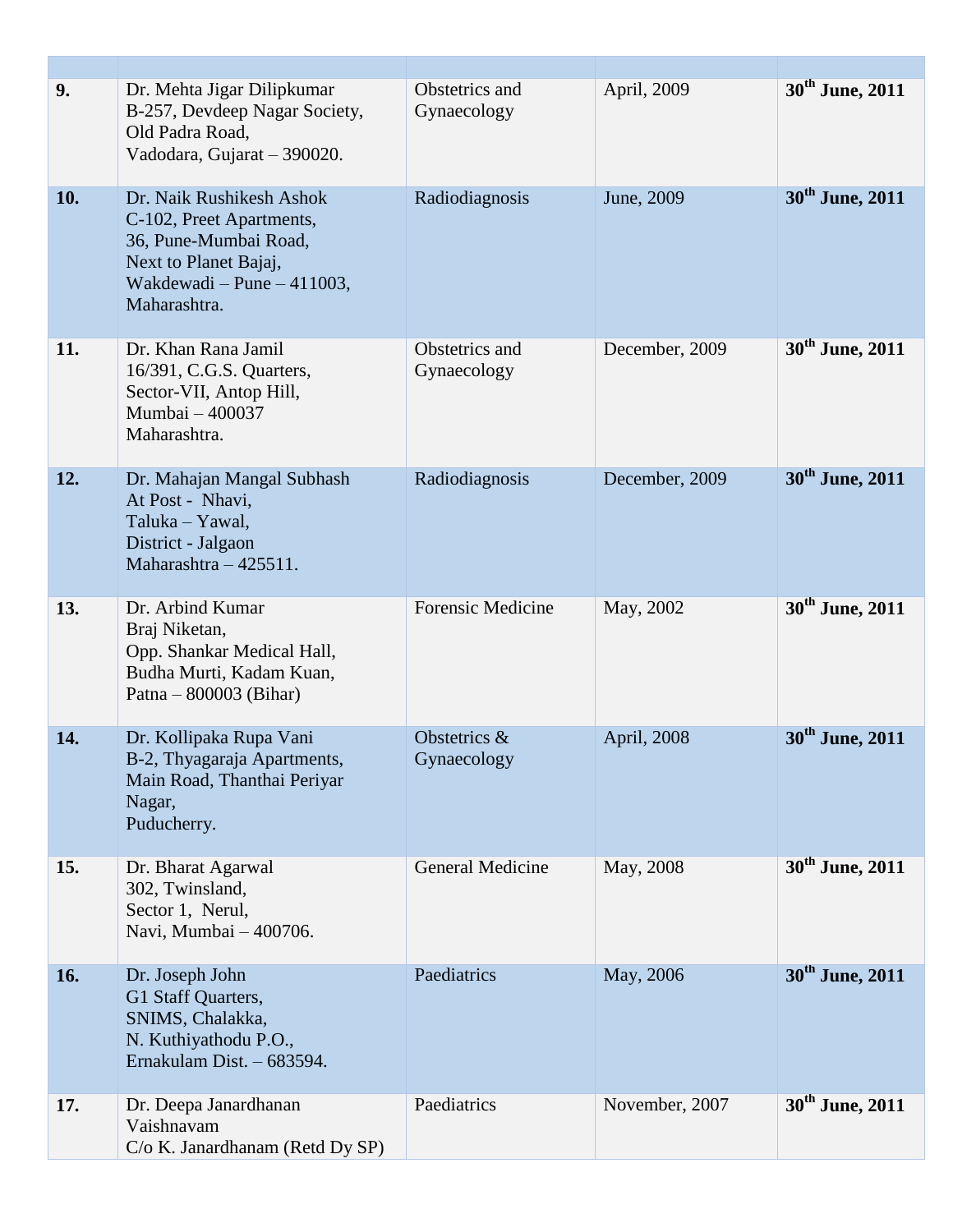|     | Veeranimangalam Paramba,<br>North Beypore (PO),<br>Kozhikode<br>Kerala – 673015.                                                               |                             |                |                             |
|-----|------------------------------------------------------------------------------------------------------------------------------------------------|-----------------------------|----------------|-----------------------------|
| 18. | Dr. Sunil Chaudhary<br>55-56, Baldev Nagar Ext.,<br>Gali No.2, Mekarwali Road,<br>Ajmer $-305004$ (Rajasthan).                                 | Ophthalmology               | June, 2007     | 30 <sup>th</sup> June, 2011 |
| 19. | Dr. T. Chitra<br>No.5, Type V A Quarters,<br>JIPMER. Campus,<br>Dhanavanti Nagar,<br>Pondicherry $-605006$ .                                   | Obstetrics &<br>Gynaecology | April, 2006    | 30 <sup>th</sup> June, 2011 |
| 20. | Dr. Ginil Kumar P.<br>Vaishnavam<br>Veeranimangalam Paramba,<br>Beypore North (PO),<br>Kozhikode 15,<br>Calicut – $673015$ , (Kerala)          | Genito Urinary<br>Surgery   | October, 2004  | 30 <sup>th</sup> June, 2011 |
| 21. | Dr. Lipi Ashimkumar Chakrabarty<br>D - 34, Hospital Sector,<br>Bhilai - 490009.                                                                | Ophthalmology               | December, 2009 | 30 <sup>th</sup> June, 2011 |
| 22. | Dr. Pankaj Kumar Garg<br>13/96, Chah Garmaya,<br>MAMU Bhanja,<br>Aligarh, U.P.                                                                 | <b>General Surgery</b>      | May, 2009      | 30 <sup>th</sup> June, 2011 |
| 23. | Dr. Rahul Singhal<br>K-314, Sarita Vihar,<br>New Delhi - 110076.                                                                               | Cardiology                  | December, 2009 | 30 <sup>th</sup> June, 2011 |
| 24. | Dr. Ghate Sushant Dattatraya<br>'SARTHAK' Nivas Wada's Stop,<br>Behind Shedge Math, Sr. No.53,<br>Karvenagar, Pune - 411029,<br>(Maharashtra). | Orthopaedics                | April, 2009    | 30 <sup>th</sup> June, 2011 |
| 25. | Dr. Maitra Riddhika Ananya<br>21, Seagull,<br>M. L. Dahanukar Marg,<br>Mumbai - 400026.                                                        | <b>Nuclear Medicine</b>     | December, 2009 | 30 <sup>th</sup> June, 2011 |
| 26. | Dr. M V S Satya Prakash<br><b>Assistant Professor,</b><br>Department of Anaesthesiology &                                                      | Anaesthesiology             | April, 2006    | 30 <sup>th</sup> June, 2011 |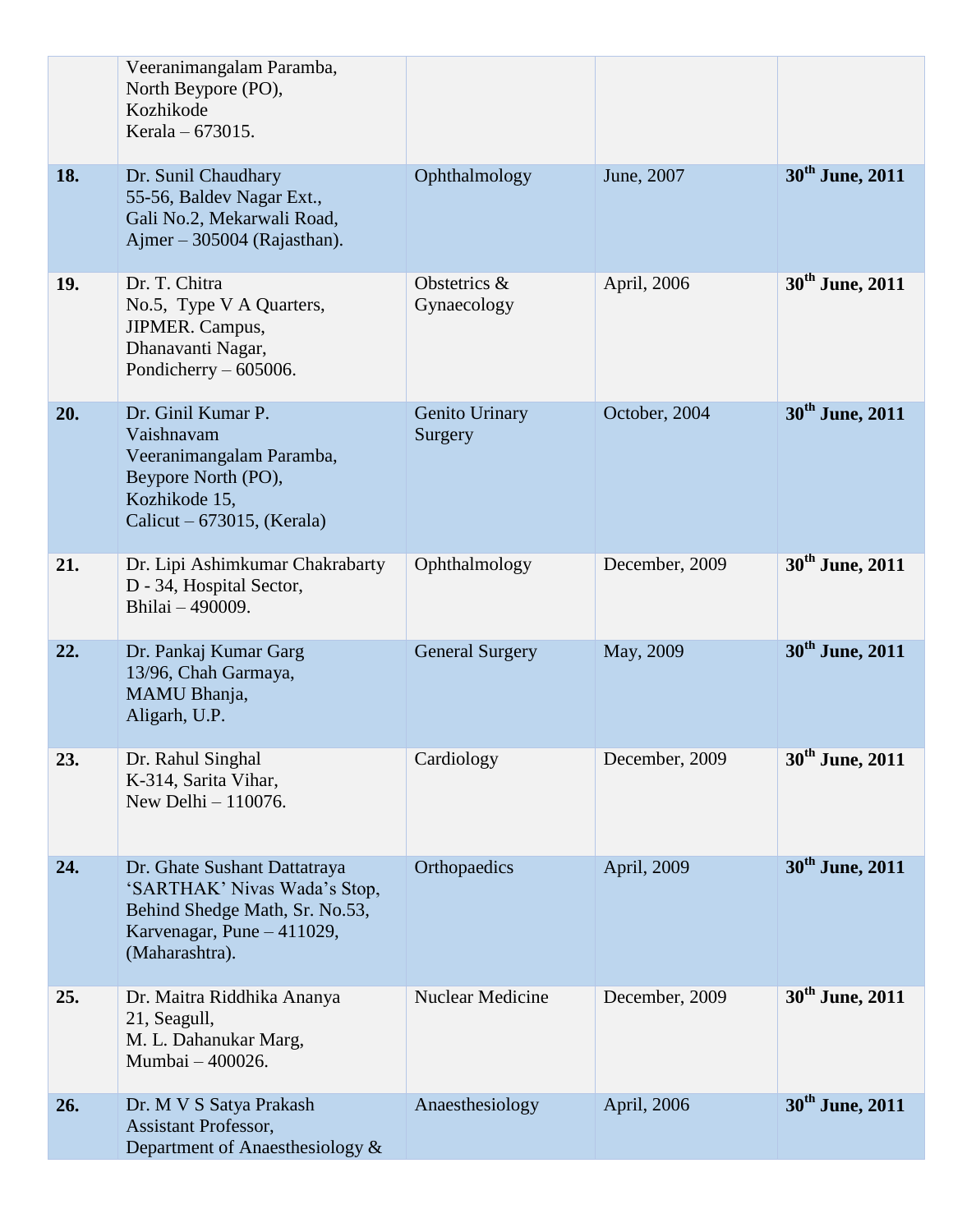|     | Critical Care, JIPMER., (Jawaharlal<br><b>Instt.</b> of Postgraduate Medical<br>Education & Research),<br>Pondicherry $-605006$ .            |                        |                     |                             |
|-----|----------------------------------------------------------------------------------------------------------------------------------------------|------------------------|---------------------|-----------------------------|
| 27. | Dr. Anish Jacob Cherian<br>Department of Endocrine Surgery,<br>CMC Hospital, Vellore - 532004,<br>Tamil Nadu.                                | <b>General Surgery</b> | August, 2009        | 30 <sup>th</sup> June, 2011 |
| 28. | Dr. Remadevi R<br>Type $-V-A-13$ ,<br>JIPMER. Campus,<br>Dhanvantri Nagar,<br>Pondicherry $-605006$ .                                        | Anaesthesiology        | December, 2009      | 30 <sup>th</sup> June, 2011 |
| 29. | Dr. Dhande Mukesh Arun<br>23, "Sanchit", Ranchod Nagar,<br>Panchmukhi Hanuman,<br>Jalgaon - 425 001 (Maharashtra).                           | <b>General Surgery</b> | December, 2009      | 30 <sup>th</sup> June, 2011 |
| 30. | Dr. Bhamare Ganesh Yuvraj<br>Shivalaya Row House No.1,<br>Shivtirtha Colony,<br>Kamathwada, Abhiyanta Nagar,<br>Nashik - 422008 Maharashtra. | Ophthalmology          | October, 2009       | 30 <sup>th</sup> June, 2011 |
| 31. | Dr. Gladwin V<br>S/o Mr.A. Victor Raj,<br>2/232-A, MACS Matches,<br>Sadayampatti, Sattur - 626203<br>Virudhunagar Distt., Tamil Nadu.        | Anatomy                | <b>March</b> , 2008 | 30 <sup>th</sup> June, 2011 |
| 32. | Dr. Anubhav Vindal<br>B-21 Tarang Apartments,<br>19 I.P. Extension,<br>Delhi - 110092.                                                       | <b>General Surgery</b> | September, 2004     | 30 <sup>th</sup> June, 2011 |
| 33. | Dr. Dhande Nitin Arun<br>23, "Sanchit",<br>Ranchod Nagar,<br>Panchmukhi Hanuman,<br>Jalgaon-425001 (Maharashtra).                            | Orthopaedics           | May, 2008           | 30 <sup>th</sup> June, 2011 |
| 34. | Dr. N.M. Kumar<br>431/1, Brahmaputra,<br>Railway Quarters,<br>Pilkington Road,<br>Ayanavaram,<br>Chennai - 600023.                           | Anaesthesiology        | May, 2005           | 30 <sup>th</sup> June, 2011 |
| 35. | Dr. Ajay Kumar Ajanvi                                                                                                                        | <b>General Surgery</b> | August, 2009        | 30 <sup>th</sup> June, 2011 |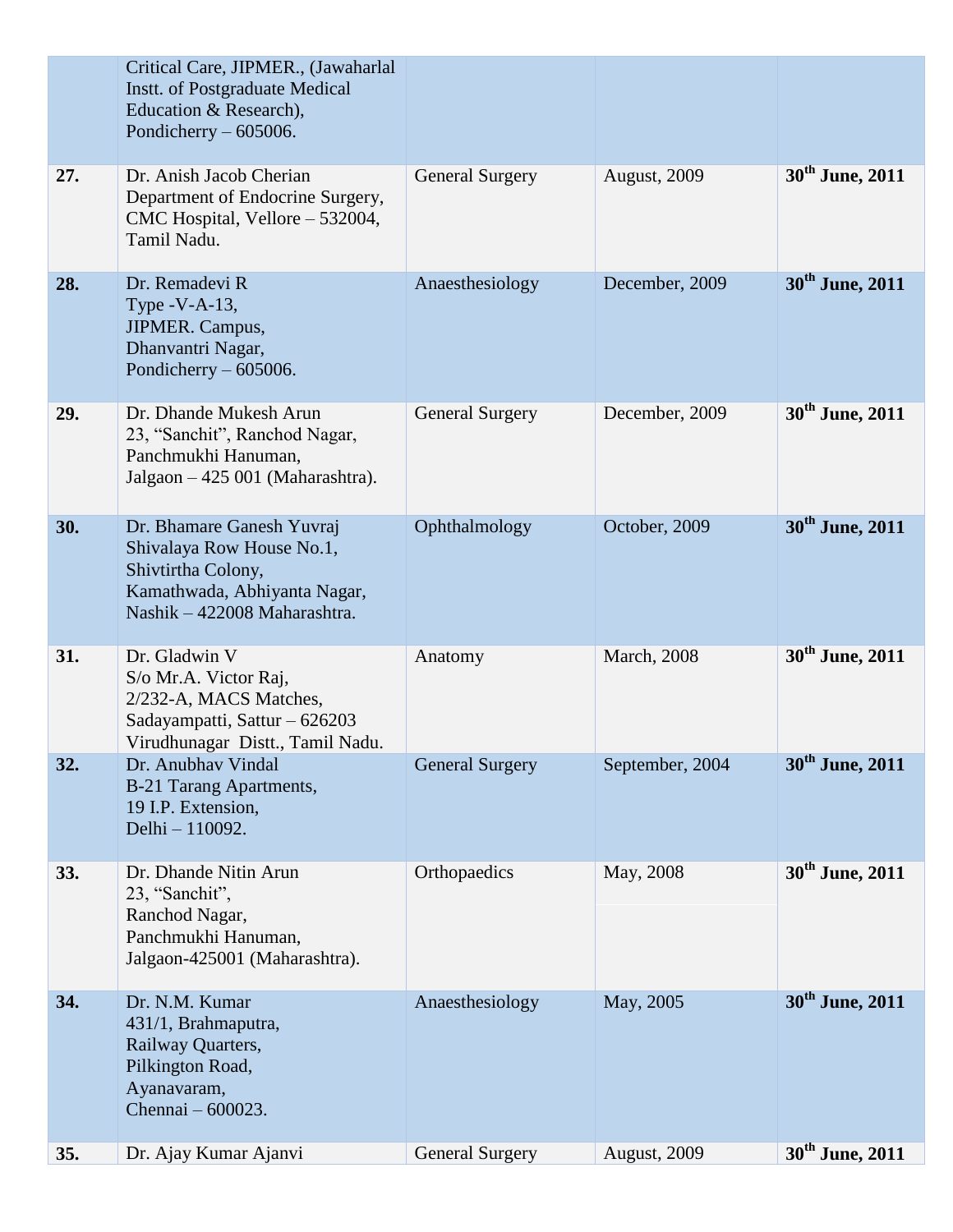|     | "Sreeniketan" TC-1175/55,<br>Anand Nagar, House No.104,<br>Neeramankara,<br>Trivandrum.                                                                                   |                              |                 |                             |
|-----|---------------------------------------------------------------------------------------------------------------------------------------------------------------------------|------------------------------|-----------------|-----------------------------|
| 36. | Dr. Rajanish R.<br><b>Assistant Professor,</b><br>Department of Orthopaedics,<br><b>MES Medical College,</b><br>Perinthalmanna - 679338.                                  | Orthopaedics                 | May, 2009       | 30 <sup>th</sup> June, 2011 |
| 37. | Dr. Parinita Sharma<br>F-1/2C, M.I.G. Flats,<br>G-8 Area, Hari Nagar,<br>New Delhi - 110064.                                                                              | Radiodiagnosis               | March, 2007     | 30 <sup>th</sup> June, 2011 |
| 38. | Dr. Rajput Vishal Ramesh Lal<br>Sadh Guru Kripa Building,<br>$2nd$ Floor, S.R. No.208/2A/2,<br>Opp. Old Judson School,<br>Near Railway Station,<br>Pimpri, Pune - 411018. | Orthopaedics                 | September, 2009 | 30 <sup>th</sup> June, 2011 |
| 39. | Dr. Sakthi Kandan J<br>No.1, Periyar Street,<br>Logu Nagar,<br>Priyadarshini Nagar,<br>Gorimedu,<br>Puducherry $-605006$ .                                                | Dermatology &<br>Venereology | December, 2009  | 30 <sup>th</sup> June, 2011 |
| 40. | Dr. Amit Agarwal<br>A-3, Manak Vihar Ext.,<br>Tihar, New Delhi $-110018$ .                                                                                                | <b>General Surgery</b>       | November, 2008  | 30 <sup>th</sup> June, 2011 |
| 41. | Dr. Ashwin Madhukarrao Daware<br>Flat No.302,<br>Govind 6 Residency,<br>Plot No.74, Saketnager,<br>Ring Road,<br>Nagpur - 440027.                                         | Cardiology                   | May, 2009       | 30 <sup>th</sup> June, 2011 |
| 42. | Dr. Haresh K. P.<br>T3 Apartments $-3^{rd}$ Floor,<br>Green Park Extension,<br>New Delhi - 110016.                                                                        | Radio Therapy                | October, 2005   | 30 <sup>th</sup> June, 2011 |
|     |                                                                                                                                                                           |                              |                 |                             |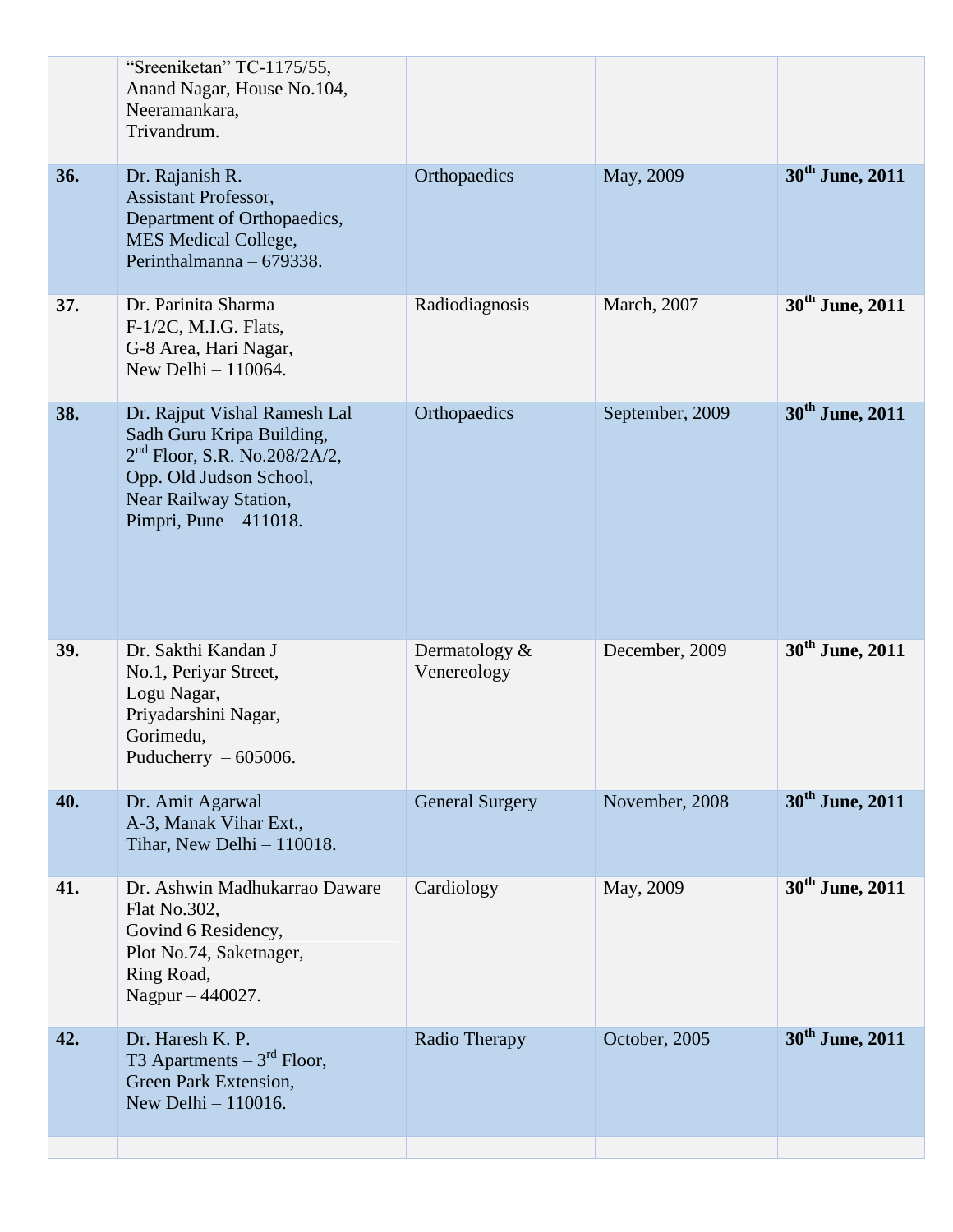| 43. | Dr. Kamal Bali<br>440, Urban Estate,<br>Phase - II, Patiala,<br>Punjab.                                                                  | Orthopaedics                      | June, 2010          | 30 <sup>th</sup> June, 2011 |
|-----|------------------------------------------------------------------------------------------------------------------------------------------|-----------------------------------|---------------------|-----------------------------|
| 44. | Dr. Dipali Verma<br>B-3/49, Janakpuri,<br>New Delhi $-110058$ .                                                                          | Anaesthesiology                   | May, 2008           | 30 <sup>th</sup> June, 2011 |
| 45. | Dr. Sandeep Taneja<br>B-3/49, Janakpuri,<br>New Delhi - 110058.                                                                          | Paediatrics                       | March, 2003         | 30 <sup>th</sup> June, 2011 |
| 46. | Dr. Roy Dipanjan Sujit<br>Flat No.2 A 073,<br>Tower 2, G C Grand<br>Plot No. 2C, Vaibhav Khand,<br>Indirapuram,<br>Ghaziabad $-201010$ . | Social and Preventive<br>Medicine | <b>March</b> , 2003 | 30 <sup>th</sup> June, 2011 |
| 47. | Dr. Cyril G. Cherian<br>Gracy Nilayam, KKRRA-38,<br>K.K. Road, Chembumukku,<br>Thrikakkara P.O.,<br>Cochin - 682021 (Kerala)             | Orthopaedics                      | October, 2008       | 30 <sup>th</sup> June, 2011 |
| 48. | Dr. Rahul Prabhakar Bhamkar<br>12-A, Prabhu Colony,<br>Yashoda Nagar - 2,<br>Amravati - 444606.<br>Maharashtra                           | Paediatrics                       | June, 2010          | 30 <sup>th</sup> June, 2011 |
| 49. | Dr. Anil Kumar M. N.<br>No.22, II Main, 2 <sup>nd</sup> Cross,<br>Mathuranagara, Metagalli,<br>Mysore - 570016.<br>Karnataka.            | Psychiatry                        | August, 2008        | 30 <sup>th</sup> June, 2011 |
| 50. | Dr. Sindhu C.B.<br>"Kavitha",<br>Opposite Lakshmi Auditorium,<br>Manjeri (PO) Malappuram (Dist)<br>Kerala - 676121                       | Dermatology $&$<br>Venereology    | December, 2009      | 30 <sup>th</sup> June, 2011 |
| 51. | Dr. Neha Dayal<br>301, Maitry Apartment,<br>Sector 10, Plot 17,<br>Dwarka, New Delhi - 110075.                                           | Anaesthesiology                   | September, 2009     | 30 <sup>th</sup> June, 2011 |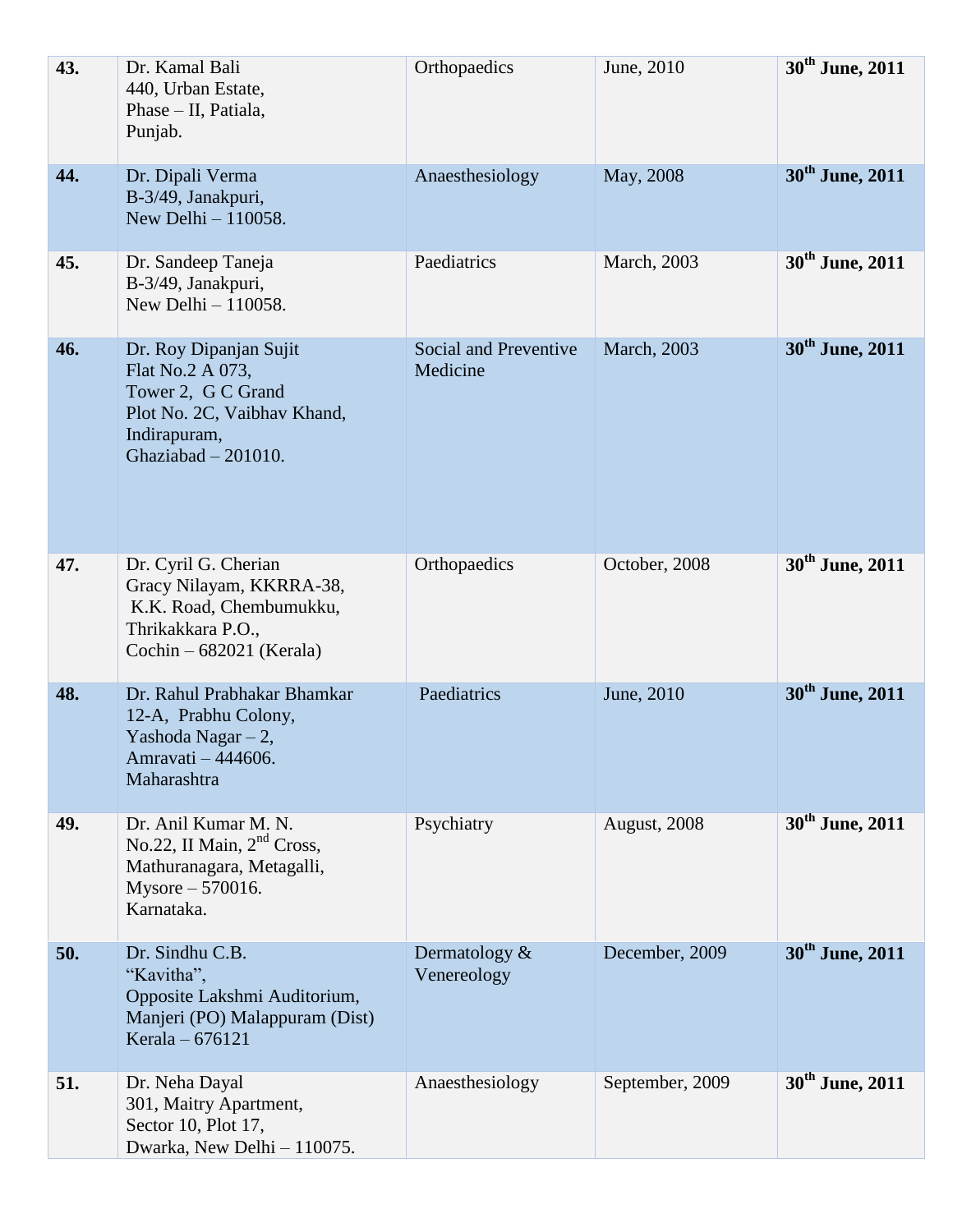| 52. | Dr. Jayesh Rambhau Yadav<br>Plot No.6, Gurukunj Housing<br>Society,<br>Tilak Nagar, Aurangabad-431005,<br>Maharashtra.                                              | Orthopaedics                   | December, 2009 | 30 <sup>th</sup> June, 2011 |
|-----|---------------------------------------------------------------------------------------------------------------------------------------------------------------------|--------------------------------|----------------|-----------------------------|
| 53. | Dr. Ramalingam K.<br>25, Balasubramani Nagar,<br>Peelamedu,<br>Coimbatore $-641004$ .<br>(Tamil Nadu).                                                              | Orthopaedics                   | December, 2009 | 30 <sup>th</sup> June, 2011 |
| 54. | Dr. Smita Pattanaik<br><b>Assistant Professor,</b><br>Department of Pharmacology,<br>#4015, P.N. Chhuttani Block,<br>P.G.I.M.E.R., Sector 12,<br>Chandigarh-160012. | Pharmacology                   | May, 2006      | 30 <sup>th</sup> June, 2011 |
| 55. | Dr. Gaurav Kumar Mittal<br>Flat No. G-2, Plot No.144, Sector-<br>4,<br>Vaishali,<br>Ghaziabad - 201012.                                                             | <b>General Surgery</b>         | November, 2007 | 30 <sup>th</sup> June, 2011 |
| 56. | Dr. Pragati Harchand<br>H.N-117, Thakur Kunj,<br>Friends Colony, Mandi Dabwali,<br>Dist. Sirsa - 125104, Haryana.                                                   | Anaesthesiology                | June, 2010     | 30 <sup>th</sup> June, 2011 |
| 57. | Dr. Vinish Srivastava<br>K-21, Third Floor,<br>Near Balaji Estate,<br>Kalkaji,<br>New Delhi - 110019.                                                               | Anaesthesiology                | June, 2010     | 30 <sup>th</sup> June, 2011 |
| 58. | Dr. Sidharth Sonthalia<br>C-122, Sushant Apartments,<br>Sushant Lok-1, Block $-C$ ,<br>Gurgaon - 122001 (Haryana).                                                  | Dermatology $&$<br>Venereology | May, 2009      | 30 <sup>th</sup> June, 2011 |
| 59. | Dr. M.V. T. Krishna Mohan<br>C/o S. Rama Mohan,<br>240/2RT, Saidabad Colony,<br>Hyderabad $-500059$ .                                                               | <b>General Medicine</b>        | April, 2006    | 30 <sup>th</sup> June, 2011 |
| 60. | Dr. Rajamurali S.<br>No.5, Dr. Alagappa Street,<br>Venkateswara Nagar, Ambattur,<br>Chennai – 600053.                                                               | Paediatrics                    | May, 2006      | 30 <sup>th</sup> June, 2011 |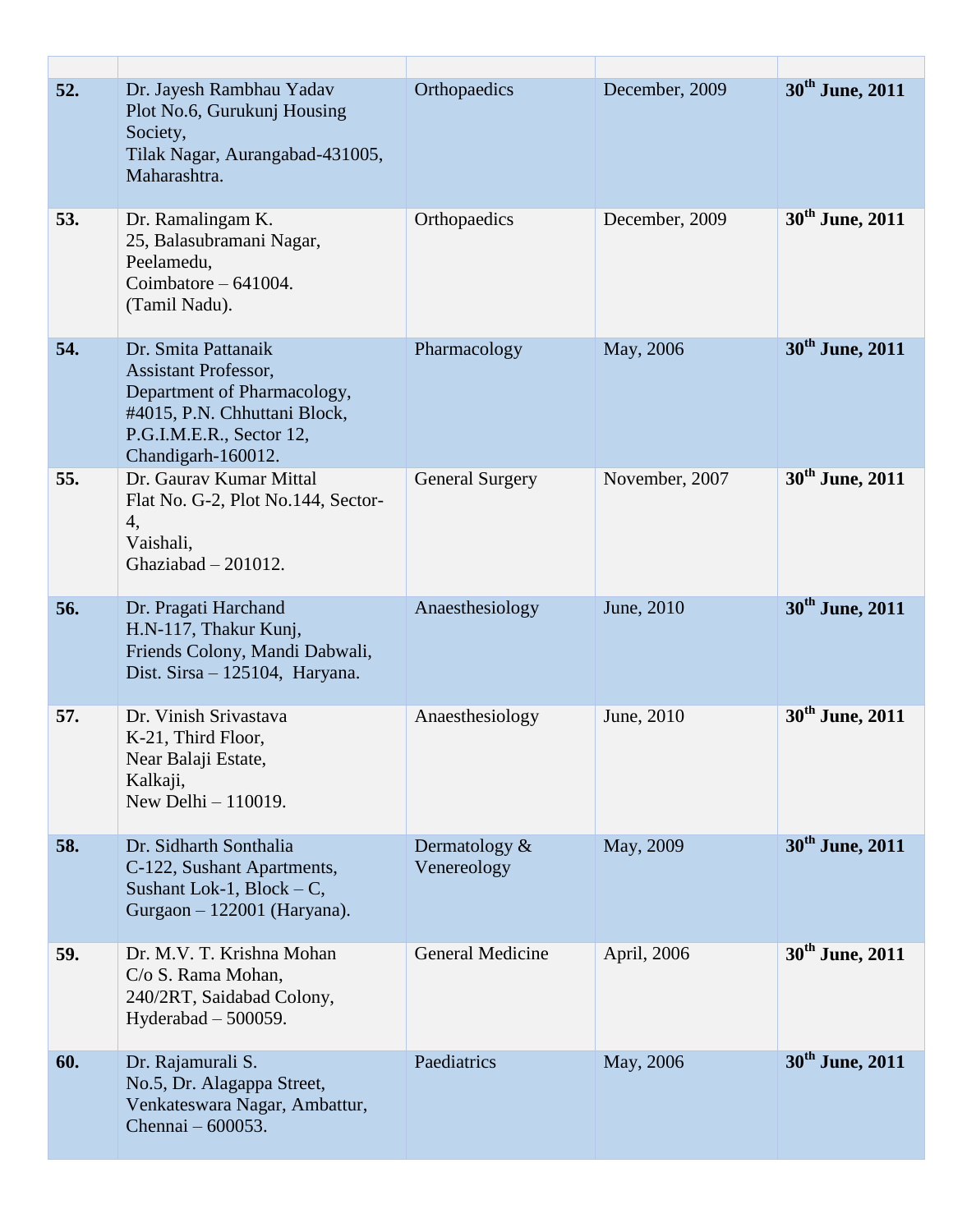| 61. | Dr. Lunkad Amol Subhash<br>A-3, Indira Park,<br>Pune – Nagar Road,<br>Yerwada, Pune $-411006$ .                                                    | Obstetrics and<br>Gynaecology | June, 2010      | 30 <sup>th</sup> June, 2011 |
|-----|----------------------------------------------------------------------------------------------------------------------------------------------------|-------------------------------|-----------------|-----------------------------|
| 62. | Dr. Mane Swapnil Madhavrao<br>AT : Songaon Tal : Rahuri<br>Dist.: Ahmednagar,<br>Maharashtra - 419711.                                             | Obstetrics and<br>Gynaecology | June, 2010      | 30 <sup>th</sup> June, 2011 |
| 63. | Dr. Rajan Sharma<br>H. No. $-2170$ , First Floor,<br>Phase $-7$ ,<br>Mohali - 160062.<br>(Punjab).                                                 | Genito Urinary<br>Surgery     | December, 2009  | 30 <sup>th</sup> June, 2011 |
| 64. | Dr. Kausik Sil<br>19, Sarat Ghosh Garden Road,<br>Dhakuria,<br>Kolkata - 700031.                                                                   | <b>Neuro Surgery</b>          | November, 2005  | 30 <sup>th</sup> June, 2011 |
| 65. | Dr. Kasturi Hossain<br>$Flat - 1$ , Shrish Apartment,<br>63 EM Bypass Garia, Fartabad,<br>Opp. Jubotirtha Club,<br>Kolkata – 700084 (West Bengal). | Anaesthesiology               | September, 2008 | 30 <sup>th</sup> June, 2011 |
| 66. | Dr. Suresh Kumar S.<br>No.25, Mother Theresa Street,<br>Shivaji Nagar, Gorimedu,<br>Puducherry $-605006$ .                                         | <b>General Surgery</b>        | September, 2009 | 30 <sup>th</sup> June, 2011 |
| 67. | Dr. Monica Agrawal<br>$3/185$ A;<br>Vivekhand $-3$ , Gomtinagar,<br>Lucknow.                                                                       | Obstetrics and<br>Gynaecology | March, 2007     | 30 <sup>th</sup> June, 2011 |
| 68. | Dr. Adinarayanan S.<br>19, $4^{\text{th}}$ Cross, (Ist Floor),<br>Venkata Nagar,<br>Pondicherry $-605011$ .                                        | Anaesthesiology               | October, 2004   | 30 <sup>th</sup> June, 2011 |
| 69. | Dr. Magdum Mohan Prakash<br>$A/P$ – Dudhgaon,<br>Tal - Miraj, Distt. Sangli<br>Maharashtra $-416315$ .                                             | Radiodiagnosis                | December, 2009  | 30 <sup>th</sup> June, 2011 |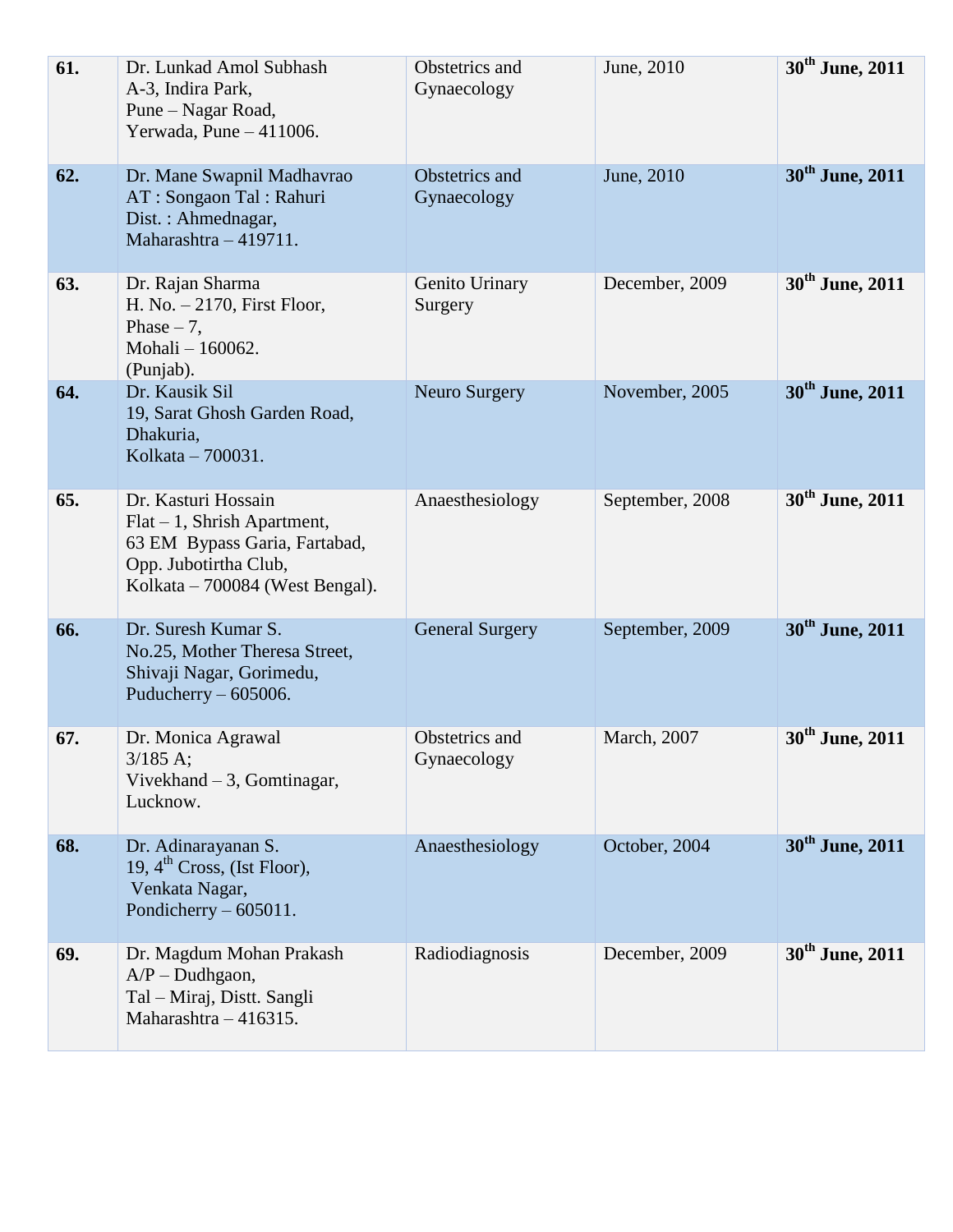| 70. | Dr. Nitin Vasant Vichare<br>C/O S. V. Raut,<br>Kalindi CHS., Plot No. 42,<br>Opp. Maratha Sahakari Bank,<br>Gorai - II, Borivali (W),<br>Mumbai - 91, Maharashtra. | Ophthalmology                 | June, 2006          | 30 <sup>th</sup> June, 2011 |
|-----|--------------------------------------------------------------------------------------------------------------------------------------------------------------------|-------------------------------|---------------------|-----------------------------|
| 71. | Dr. Binoy Thomas M.<br>PRA-75, Pettah (Post),<br>Trivandrum $-695024$ .<br>Kerala.                                                                                 | Paediatrics                   | October, 2008       | 30 <sup>th</sup> June, 2011 |
| 72. | Dr. Narendra Kumar M.S.<br>1873/4, Wesley-Road,<br>Mandi-Mohalla,<br>Mysore $-570021$ .                                                                            | Psychiatry                    | August, 2009        | 30 <sup>th</sup> June, 2011 |
| 73. | Dr. Abhinav Singh<br>$C/O$ Dr. A. N. Singh,<br>1450-A, Kidwai Nagar,<br>Allahpur, Allahabad-211006 (U.P.)                                                          | <b>General Surgery</b>        | <b>August, 2009</b> | 30 <sup>th</sup> June, 2011 |
| 74. | Dr. Anjali Jain<br>1368-B, Shreenathpuram,<br>Opposite Mukti Dham,<br>Kota, Rajasthan-324010.                                                                      | <b>Nuclear Medicine</b>       | April, 2009         | 30 <sup>th</sup> June, 2011 |
| 75. | Dr. Subrmanian Chitra<br>Shri Prasanna Illam,<br>Model House No.3,<br>North $2nd$ Cross Street,<br>Annanagar, Madurai - 625020.                                    | Obstetrics and<br>Gynaecology | December, 1995      | 30 <sup>th</sup> June, 2011 |
| 76. | Dr. Archana Singh<br>$C/O$ Dr. A. N. Singh,<br>1450-A, Kidwai Nagar,<br>Allahpur, Allahabad-211006 (U.P.).                                                         | Obstetrics and<br>Gynaecology | December, 2009      | 30 <sup>th</sup> June, 2011 |
| 77. | Dr. Alok Kumar Mittal<br>1368-B, Shreenathpuram,<br>Opposite Mukti Dham,<br>Kota, Rajasthan $-324010$ ,                                                            | Radiodiagnosis                | November, 2007      | 30 <sup>th</sup> June, 2011 |
| 78. | Dr. Manoj Anand Gupta<br>2367 A/1, Bawana Road,<br>Narela - Delhi - 110040.                                                                                        | Paediatrics                   | December, 2009      | 30 <sup>th</sup> June, 2011 |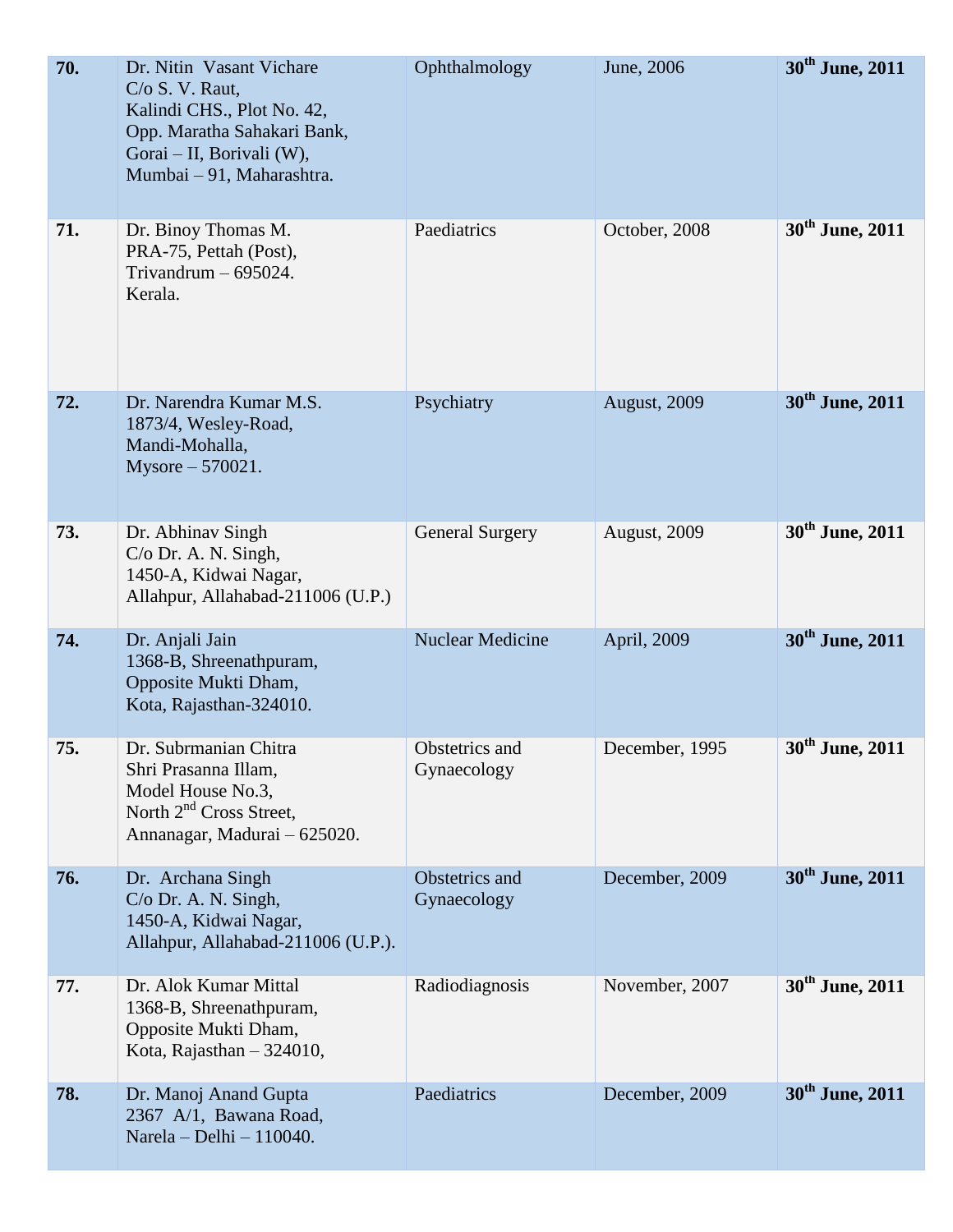| 79. | Dr. Ashwani Tandon<br>Department of Pathology,<br>Nizam's Institute of Medical<br>Sciences,<br>Punjagutta, Hyderabad-500082<br>(A.P.),           | Pathology               | October, 2005   | 30 <sup>th</sup> June, 2011 |
|-----|--------------------------------------------------------------------------------------------------------------------------------------------------|-------------------------|-----------------|-----------------------------|
| 80. | Dr. Puranik Ameya Dattatraya<br>Flat No.6, Amber Palace<br>Apartments,<br>Chittaranjan Road,<br>Vile Parle (East),<br>Mumbai - 400057.           | <b>Nuclear Medicine</b> | December, 2009  | 30 <sup>th</sup> June, 2011 |
| 81. | Dr. Chhavi Satish Nanda<br>C/o Dr. S. K. Nanda,<br>32/1 Curzon Road,<br>Near Doon International School,<br>Dehradun $-248001$ ,<br>(Uttrakhand). | Paediatrics             | October, 2009   | 30 <sup>th</sup> June, 2011 |
| 82. | Dr. Hari Kumar Ganesan Pillai<br>Venkitachala Bhavan,<br>Srkpra – $B/42$ ,<br>Nettayam P.O.,<br>Trivandrum-695013, Kerala.                       | Orthopaedics            | June, 2010      | 30 <sup>th</sup> June, 2011 |
| 83. | Dr. Anuj Sharma<br>MIG-80, Ward No.7,<br>Housing Board Colony,<br>Hamirpur (H.P.) $- 177001$ .                                                   | Ophthalmology           | June, 2009      | 30 <sup>th</sup> June, 2011 |
| 84. | Dr. Prashant Modi<br>$C/O$ Dr. R. P. Modi,<br>Lal Bazar, Kothi, Dholpur,<br>(Rajastan)-328001.                                                   | Orthopaedics            | June, 2010      | 30 <sup>th</sup> June, 2011 |
| 85. | Lt. Col. Aggarwal Vivek<br>House No. 43,<br>Arhat Bazaar,<br>Kasauli (H.P.)<br>Dist. Solon - 173204.                                             | <b>General Medicine</b> | October, 2008   | 30 <sup>th</sup> June, 2011 |
| 86. | Dr. Kasliwal Prasad Jaychand<br>C/o Dr. Sunil S. Pande,<br>Plot No.58, RBI Colony,<br>Katol Road, Nagpur $-13$ .<br>Maharashtra.                 | Anaesthesiology         | September, 2009 | 30 <sup>th</sup> June, 2011 |
| 87. | Dr. Munni Ray<br>4A, Northern Avenue,<br>Paikpara,                                                                                               | Paediatrics             | May, 1997       | 30 <sup>th</sup> June, 2011 |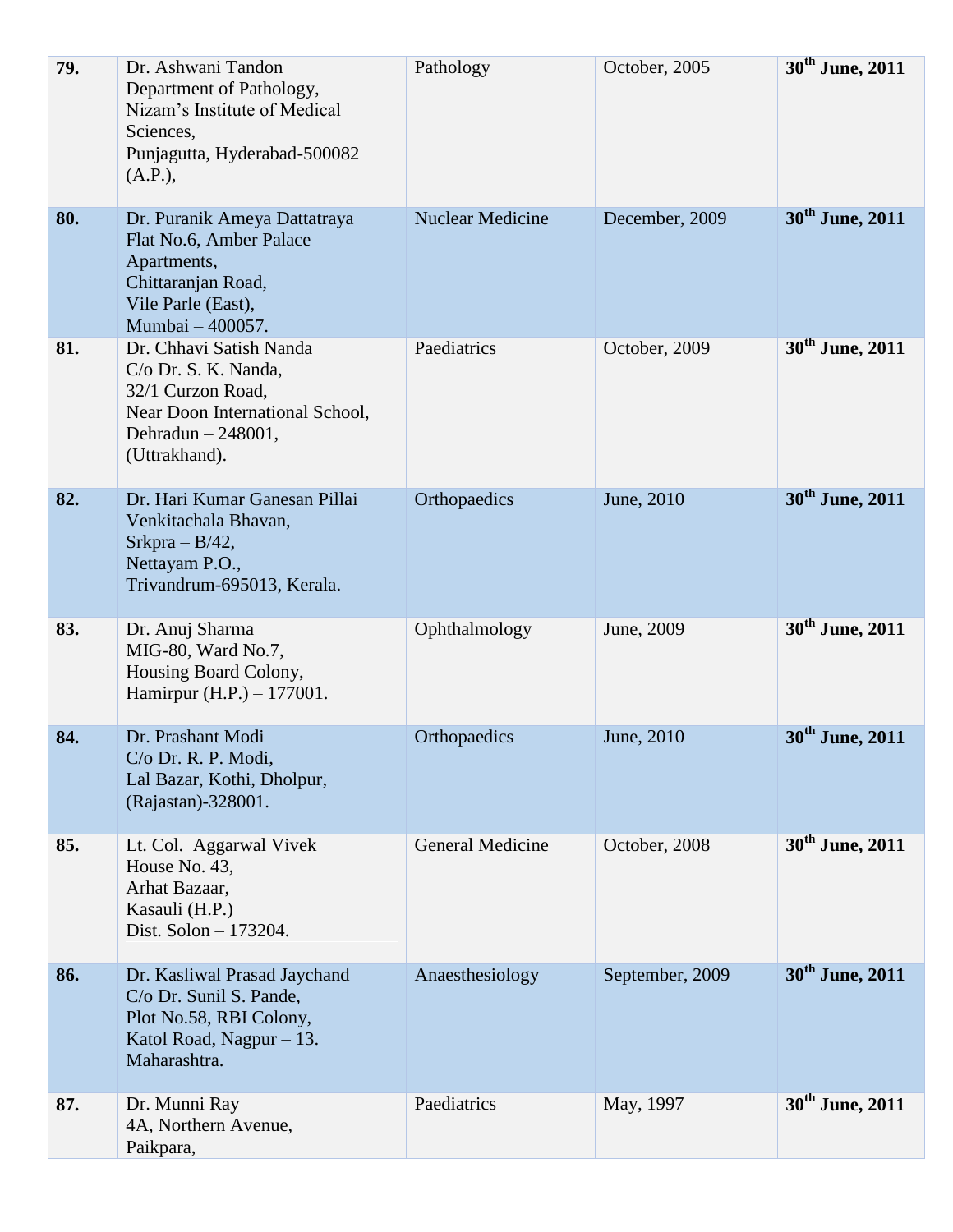|     | Kolkata - 700037.                                                                                                                       |                                |                     |                             |
|-----|-----------------------------------------------------------------------------------------------------------------------------------------|--------------------------------|---------------------|-----------------------------|
| 88. | Dr. Priyank Gupta<br>124, Sitaram Appartments,<br>102, I.P. Extension,<br>Patparganj,<br>Delhi - 110092.                                | Radiodiagnosis                 | May, 2009           | 30 <sup>th</sup> June, 2011 |
| 89. | Dr. Potnis Sonia Vasudev<br>Kidney Care Hospital 4,<br>Research Center,<br>Madhuban,<br>Udaipur – 313001.                               | Nephrology                     | May, 2005           | 30 <sup>th</sup> June, 2011 |
| 90. | Dr. Prasanta Kumar Deka<br>C/o Late Govinda Ram Deka,<br>Bidyawati Press, LNB Road,<br>Ward: 3, Mangaldai, Assam.                       | Obstetrics &<br>Gynaecology    | May, 2002           | 30 <sup>th</sup> June, 2011 |
| 91. | Dr. Akhtar Nyla Saeed<br>Plot No.15, N-12,<br>Sector-F,<br>CIDCO-HUDCO Road,<br>Near ICICI ATM Centre,<br>Aurangabad $-411$ 001.        | Dermatology $&$<br>Venereology | December, 2009      | 30 <sup>th</sup> June, 2011 |
| 92. | Dr. Himanshu Shukla<br>Nidan Kendra,<br>Opp. $2nd$ Vehicle Turn,<br>Main Road, Ranjhi,<br>Jabalpur – 482005 (M.P.)                      | Ophthalmology                  | October, 2009       | 30 <sup>th</sup> June, 2011 |
| 93. | Dr. K. Lalatendu Kumar<br>No.4, Kalaimagal Street,<br>Amritha Nagar,<br>Thattanchavady,<br>Puducherry $-605009$ .                       | Paediatric Surgery             | <b>March</b> , 2008 | 30 <sup>th</sup> June, 2011 |
| 94. | Dr. Jaya Shankar Kaushik<br>704, J M Royal Park,<br>Ramprastha Greens,<br>Vaishali, Sector 9,<br>Ghaziabad - 201010 (Uttar<br>Pradesh). | Paediatrics                    | June, 2010          | 30 <sup>th</sup> June, 2011 |
| 95. | Dr. Godbole Tushar<br>788, Pooja HSG Society,<br><b>UMA Maheshwar Lane,</b><br>Raviwar Peth, Nashik-422001.                             | Paediatrics                    | June, 2010          | 30 <sup>th</sup> June, 2011 |
| 96. | Dr. Anjali Kakati                                                                                                                       | Pathology                      | April, 2006         | 30 <sup>th</sup> June, 2011 |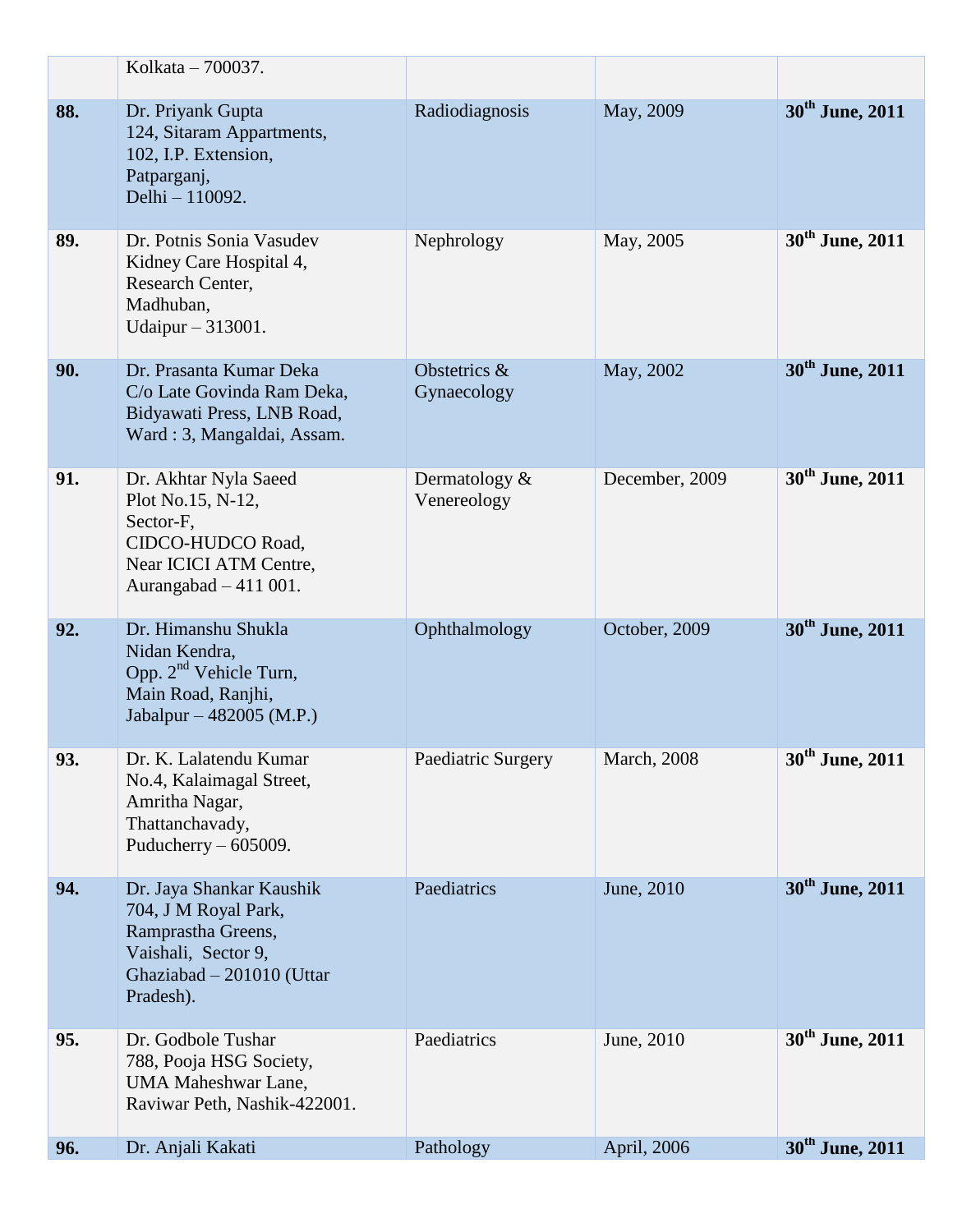|      | $Block - F$ , House No.1/C,<br>Saket, New Delhi - 17.                                                                                                 |                         |                |                             |
|------|-------------------------------------------------------------------------------------------------------------------------------------------------------|-------------------------|----------------|-----------------------------|
| 97.  | Dr. Krishnan P. R.<br>G 603, Ajmera Green Acres,<br>Kalena Agrahara,<br>Near Meenakshi Temple,<br>Banneraghatta Road,<br>Bangalore $-560076$ .        | Neurology               | October, 2002  | 30 <sup>th</sup> June, 2011 |
| 98.  | Dr. Ravi Jindal<br>112, Bharpur Garden,<br>Opp. Govt. Ayurvedic College,<br>Patiala-147001.                                                           | Anaesthesiology         | June, 2010     | 30 <sup>th</sup> June, 2011 |
| 99.  | Dr. Gautam Swapnil<br>101, Kamathia Niketan,<br>Ram Mandir Road,<br>Bhayander (W), Thane,<br>Maharashtra - 401101.                                    | <b>General Medicine</b> | May, 2009      | 30 <sup>th</sup> June, 2011 |
| 100. | Dr. Chickermane Pranav Raman<br>$1-A/5$ , 'Guruprasad',<br>Talmakiwadi,<br>Tardeo Road,<br>Mumbai - 400007.                                           | Paediatrics             | December, 2009 | 30 <sup>th</sup> June, 2011 |
| 101. | Dr. Gunturi A Prasad G. Sastry<br>C/o Sri G. Sastry,<br>Plot - B/502, Street-5,<br>Smriti Nagar,<br>Bhilai, Distt. – Durg,<br>(Chhattisgarh.)-490020. | Radiodiagnosis          | December, 2009 | 30 <sup>th</sup> June, 2011 |
| 102. | Dr. Reetu Agrawal<br>7299, Street No.2,<br>Prem Nagar, Shakti Nagar,<br>Delhi - 110007.                                                               | Anaesthesiology         | May, 2009      | 30 <sup>th</sup> June, 2011 |
| 103. | Dr. Zade Anand Atmaram<br>A-3/10, New Saswati CHS.,<br>Lokpriya Park,<br>Bhandup (E),<br>Mumbai - 400042.                                             | Nuclear Medicine        | April, 2009    | 30 <sup>th</sup> June, 2011 |
| 104. | Dr. Sandeep Bhagat<br>B-9, Parijat Apartments,<br>West Enclave, Pitampura,<br>Delhi-110034.                                                           | Gastroenterology        | July, 2008     | 30 <sup>th</sup> June, 2011 |
| 105. | Dr. C. Venkatakarthikayan                                                                                                                             | Otorhinolaryngology     | April, 2002    | 30 <sup>th</sup> June, 2011 |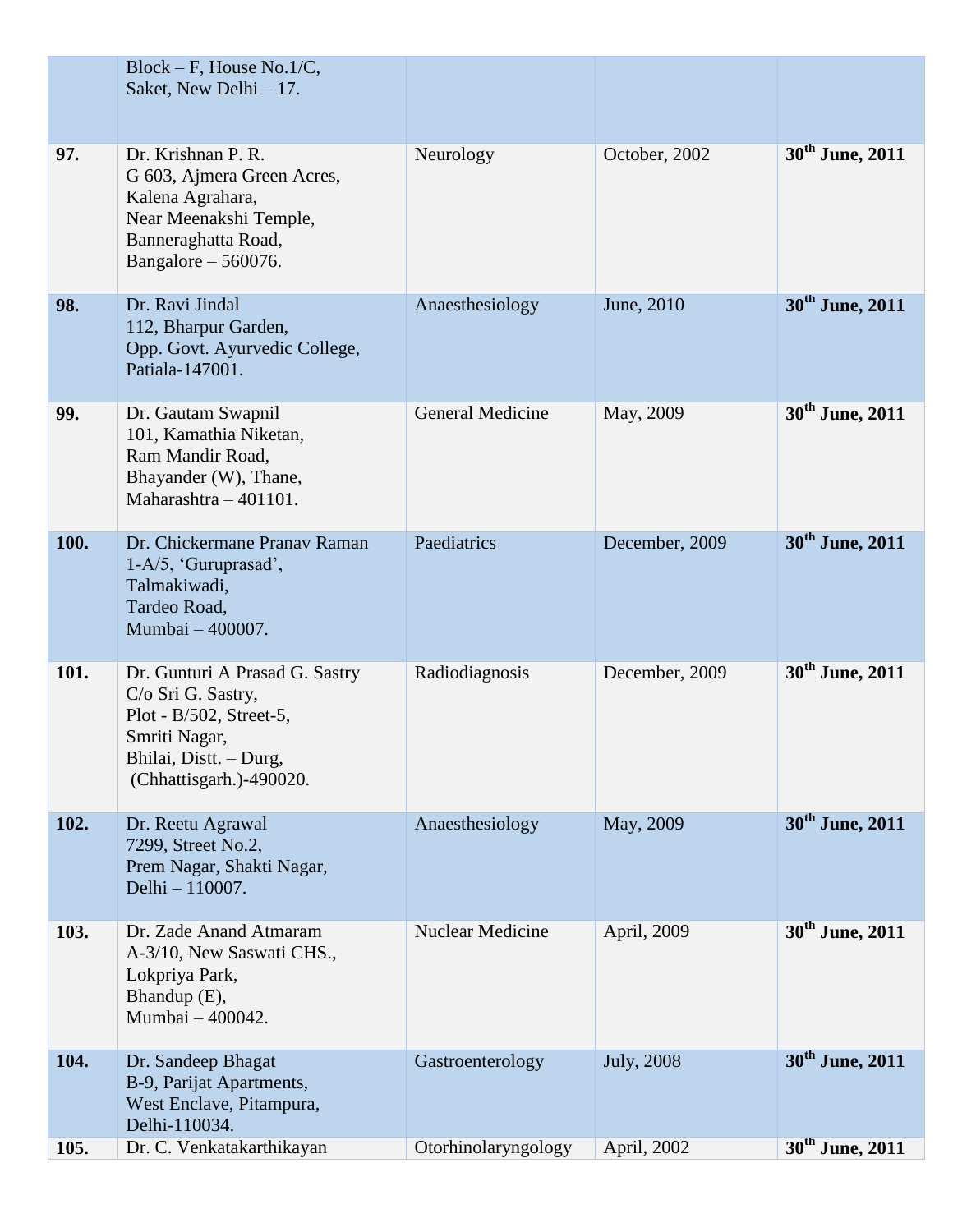|      | F-89, Ansari Nagar,<br>West Campus,<br>AIIMS.,<br>New Delhi - 110029.                                                            |                             |                |                             |
|------|----------------------------------------------------------------------------------------------------------------------------------|-----------------------------|----------------|-----------------------------|
| 106. | Dr. Rajat Goel<br>29-D, Pocket-A,<br>Sidhartha Extension,<br>New Delhi - 110014.                                                 | <b>General Surgery</b>      | May, 2007      | 30 <sup>th</sup> June, 2011 |
| 107. | Dr. Kannan T.<br>58, Pannakadu,<br>Velur Road,<br>Suriyampalayam Post,<br>Thiruchengode $-637211$ .                              | Orthopaedics                | December, 2009 | 30 <sup>th</sup> June, 2011 |
| 108. | Dr. Bino Benjamin C.<br>Whra Plot No.5,<br>Kizhuthanikkal House,<br>Gosai Kunnu, Kuriachira,<br>Thrissur $-680006$ .             | Cardiology                  | December, 2009 | 30 <sup>th</sup> June, 2011 |
| 109. | Dr. Preethi S.<br>'Pranavam' (Kuroor Mana),<br>Parampuzha, P.O. Kottayam,<br>Kerala – 686032.                                    | Otorhinolaryngology         | November, 2007 | 30 <sup>th</sup> June, 2011 |
| 110. | Dr. Arpan Kumar Guha<br>C/o Dr. Saikat Sengupta,<br>Flat 402 Binayak Residency,<br>6/5 D, Anil Moitra Road,<br>Kolkata - 700019. | Anaesthesiology             | November, 1994 | 30 <sup>th</sup> June, 2011 |
| 111. | Dr. Ku Smita Dhengle<br>H. No.1240, Sector No.71,<br>B-Sector,<br>Indore $-452009$ (M.P.).                                       | Obstetrics &<br>Gynaecology | October, 2008  | 30 <sup>th</sup> June, 2011 |
| 112. | Dr. Srijita Ghosh<br>C/o Dr. Samir Ghosh,<br>Balaka Flat 4-N.E.,<br>64 Lake Road,<br>Kolkata - 700029.                           | Radiodiagnosis              | September 2009 | 30 <sup>th</sup> June, 2011 |
| 113. | Dr. Saurabh Joshi<br>KD-75, Pitampura,<br>Delhi - 88.                                                                            | Anaesthesiology             | December, 2009 | 30 <sup>th</sup> June, 2011 |
| 114. | Dr. Sumita Dass<br>A 202, Shivam Apartments,                                                                                     | Ophthalmology               | December, 2006 | 30 <sup>th</sup> June, 2011 |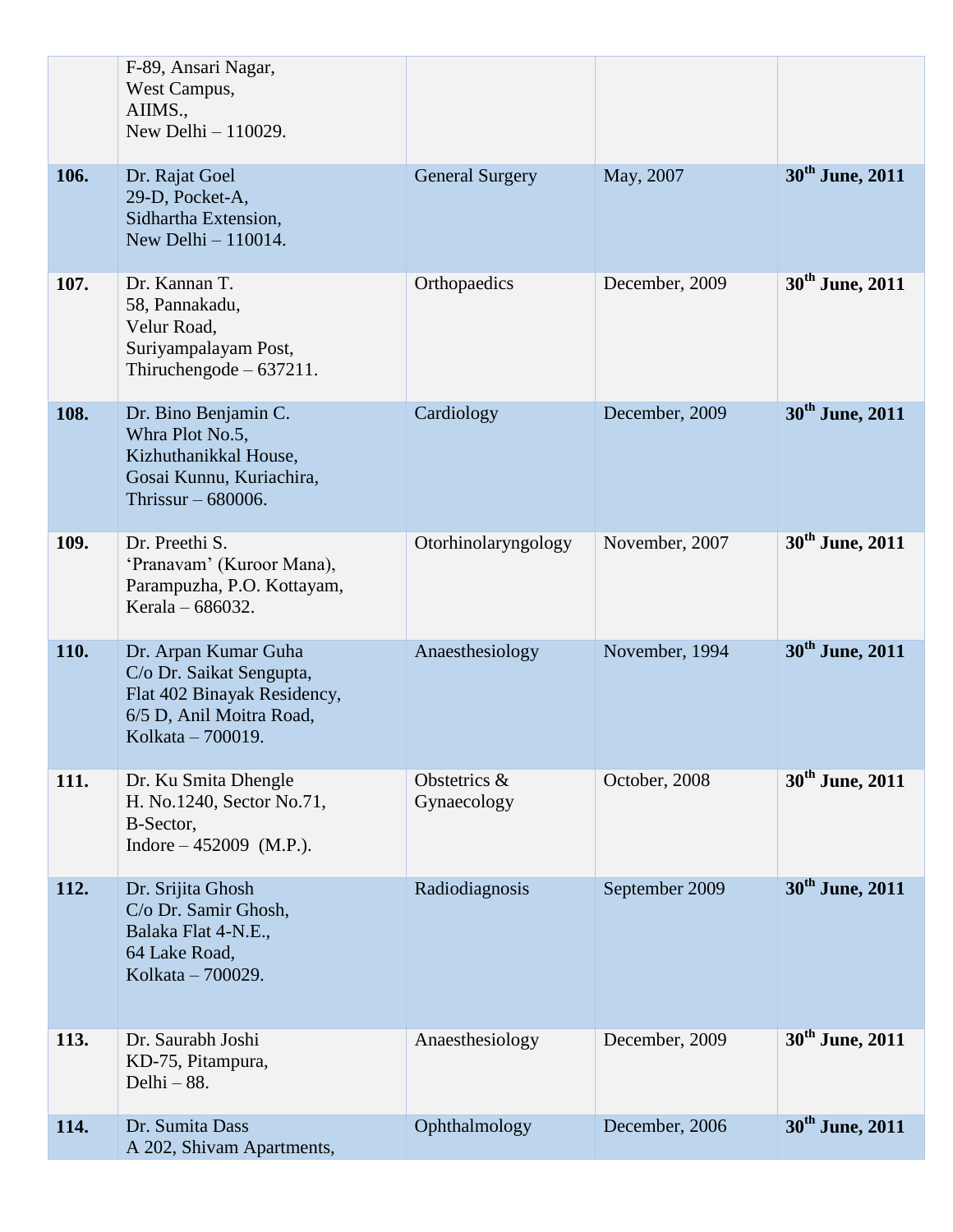|      | 9 Patel Colony,<br>Oppsite Pavan Dairy,<br>Jamnagar, Gujarat.                                              |                               |                            |                             |
|------|------------------------------------------------------------------------------------------------------------|-------------------------------|----------------------------|-----------------------------|
| 115. | Dr. Susan Kuruvilla<br>Ottathyckal, Channanikadu P.O.,<br>Kottayam $-686533$<br>Kerala.                    | Obstetrics and<br>Gynaecology | September/October,<br>2004 | 30 <sup>th</sup> June, 2011 |
| 116. | Dr. Shilpa Sharma<br>B-78, Sector-23,<br>Noida, U.P. - 201301.                                             | Obstetrics and<br>Gynaecology | June, 2010                 | 30 <sup>th</sup> June, 2011 |
| 117. | Dr. Pankaj Sharma<br>B-78, Sector $-23$ ,<br>Noida, U.P. - 201301.                                         | Radiodiagnosis                | September, 2009            | 30 <sup>th</sup> June, 2011 |
| 118. | Dr. Rajat Dasgupta<br>30, Panchanan Dey Road,<br>P.O. Jadavpur University,<br>Kolkata - 700032.            | <b>Family Medicine</b>        | May, 2009                  | 30 <sup>th</sup> June, 2011 |
| 119. | Dr. Yashvantha Kumar C.<br>No.20, Sri Tiru Nivas,<br>Lottegolla halli,<br>RMV II Stage,<br>Bangalore - 94. | Orthopaedics                  | June, 2010                 | 30 <sup>th</sup> June, 2011 |
| 120. | Dr. Rakesh Khera<br>A-83, Naraina Vihar,<br>New Delhi - 110028.                                            | Genito Urinary<br>Surgery     | December, 1999             | 30 <sup>th</sup> June, 2011 |
| 121. | Dr. Neha Verma<br>F-58, Bali Nagar,<br>New Delhi $-110015$ .                                               | Ophthalmology                 | June, 2010                 | 30 <sup>th</sup> June, 2011 |
| 122. | Dr. Prakriti Jain<br>HIG 251, Thiruvika Street,<br>Lawspet Ashok Nagar,<br>Puducherry $-605008$ .          | Obstetrics and<br>Gynaecology | June, 2010                 | 30 <sup>th</sup> June, 2011 |
| 123. | Dr. Alok Kumar Gupta<br>C-462, Yojana Vihar,<br>Delhi - 110092.                                            | Nephrology                    | May, 2007                  | 30 <sup>th</sup> June, 2011 |
| 124. | Dr. Sanjay Gogoi<br>B2-502, Uniworld City,<br>South City $-1$ ,<br>Gurgaon, Haryana.                       | Genito Urinary<br>Surgery     | May, 2000                  | 30 <sup>th</sup> June, 2011 |
| 125. | Dr. Prasanth Kumar K.G.<br>Kozhikala Prasanth Nilayam,                                                     | Paediatrics                   | May, 2008                  | 30 <sup>th</sup> June, 2011 |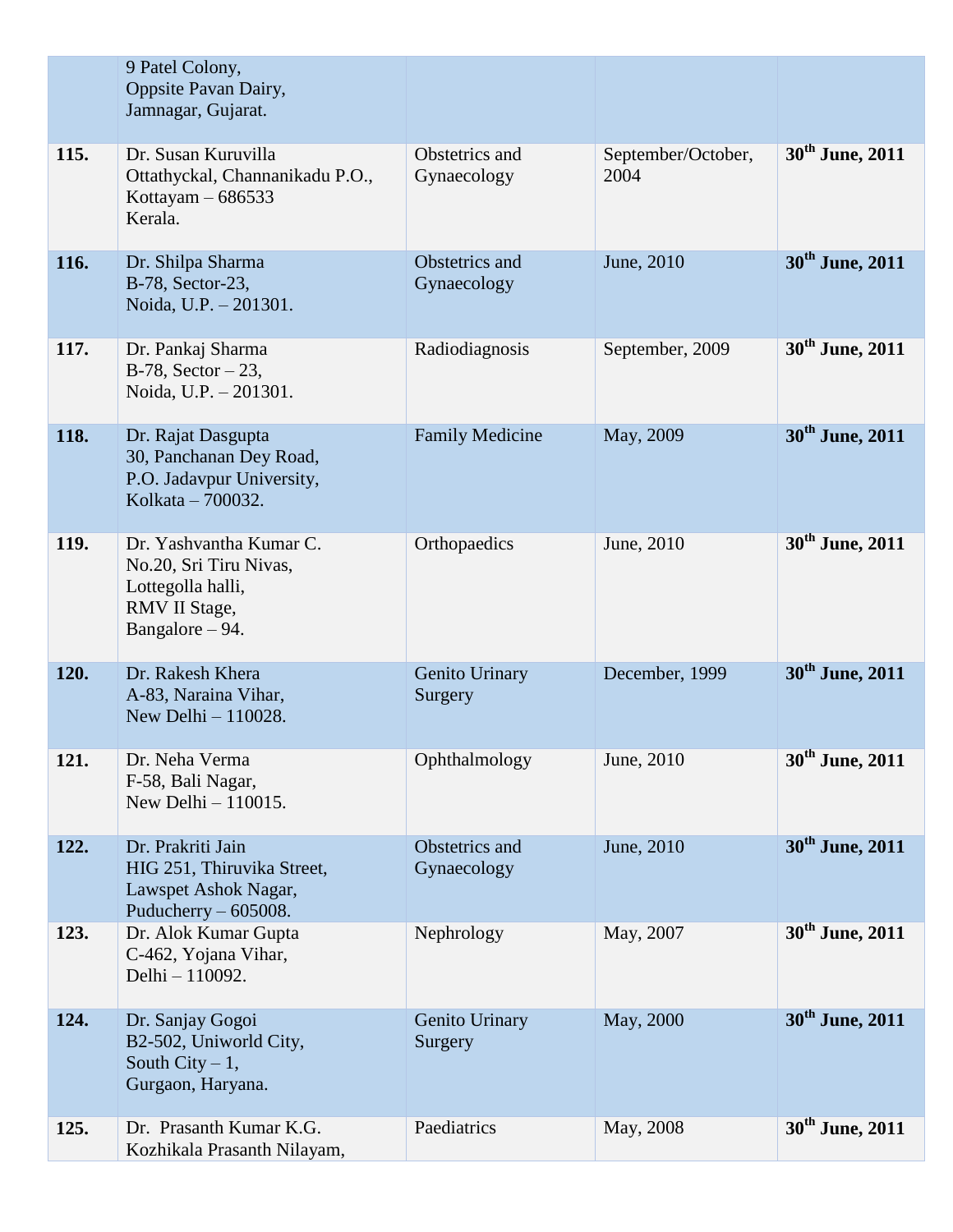|      | Cherukole P.O.,<br>Mavelikara - 690104,<br>Allapuzha, Kerala.                                                                  |                                       |                |                             |
|------|--------------------------------------------------------------------------------------------------------------------------------|---------------------------------------|----------------|-----------------------------|
| 126. | Dr. Krishna Prasad I. N.<br>'Arun Krishna' Shenoy Colony,<br>Karaparamba (P.O.)<br>Kozhikode - 673010, Kerala.                 | Physical Medicine &<br>Rehabilitation | May, 2009      | 30 <sup>th</sup> June, 2011 |
| 127. | Dr. Uma Devi K.<br>Mazhavancheri Mana,<br>Paliyam Road,<br>Thrissur $-680001$<br>Kerala State.                                 | <b>General Medicine</b>               | June, 2010     | 30 <sup>th</sup> June, 2011 |
| 128. | Dr. Ila Sharma<br>C/o Dr. Nidhish Sharma,<br>11, Vivekanand Road,<br>C-Scheme,<br>Jaipur $-302001$ , (Rajasthan).              | Obstetrics and<br>Gynaecology         | December, 2009 | 30 <sup>th</sup> June, 2011 |
| 129. | Dr. Sandeep Miglani<br>B-1/24, Sector 11,<br>Rohini,<br>New Delhi $-110085$ .                                                  | Anaesthesiology                       | December, 2009 | 30 <sup>th</sup> June, 2011 |
| 130. | Dr. Jayasheelan M. R.<br>Door No.1042, $9th$ Main,<br>3 <sup>rd</sup> Cross, Vivekananda Nagar,<br>Mysore - 570023. Karnataka. | <b>General Medicine</b>               | May, 2009      | 30 <sup>th</sup> June, 2011 |
| 131. | Dr. Sandeep Bachu<br>S/o Dr. Krishna Murthy,<br>C/o Krishna Sai Hospital,<br>Gandhi Chowk,<br>Siddipet $-502103$ . (A.P.)      | Ophthalmology                         | June, 2010     | 30 <sup>th</sup> June, 2011 |
| 132. | Dr. Sukhbir Singh<br>S-212, Greater Kailash,<br>$Part - 2$ ,<br>New Delhi - 110048.                                            | <b>Plastic Surgery</b>                | December, 2010 | 30 <sup>th</sup> June, 2011 |
| 133. | Dr. Pranav Dorwal<br>S/o Dr. S.K. Sharma,<br>Usha Clinic,<br>P.O. Ateli Mandi - 123021.<br>Teh: Narnaul Haryana.               | Pathology                             | December, 2010 | 30 <sup>th</sup> June, 2011 |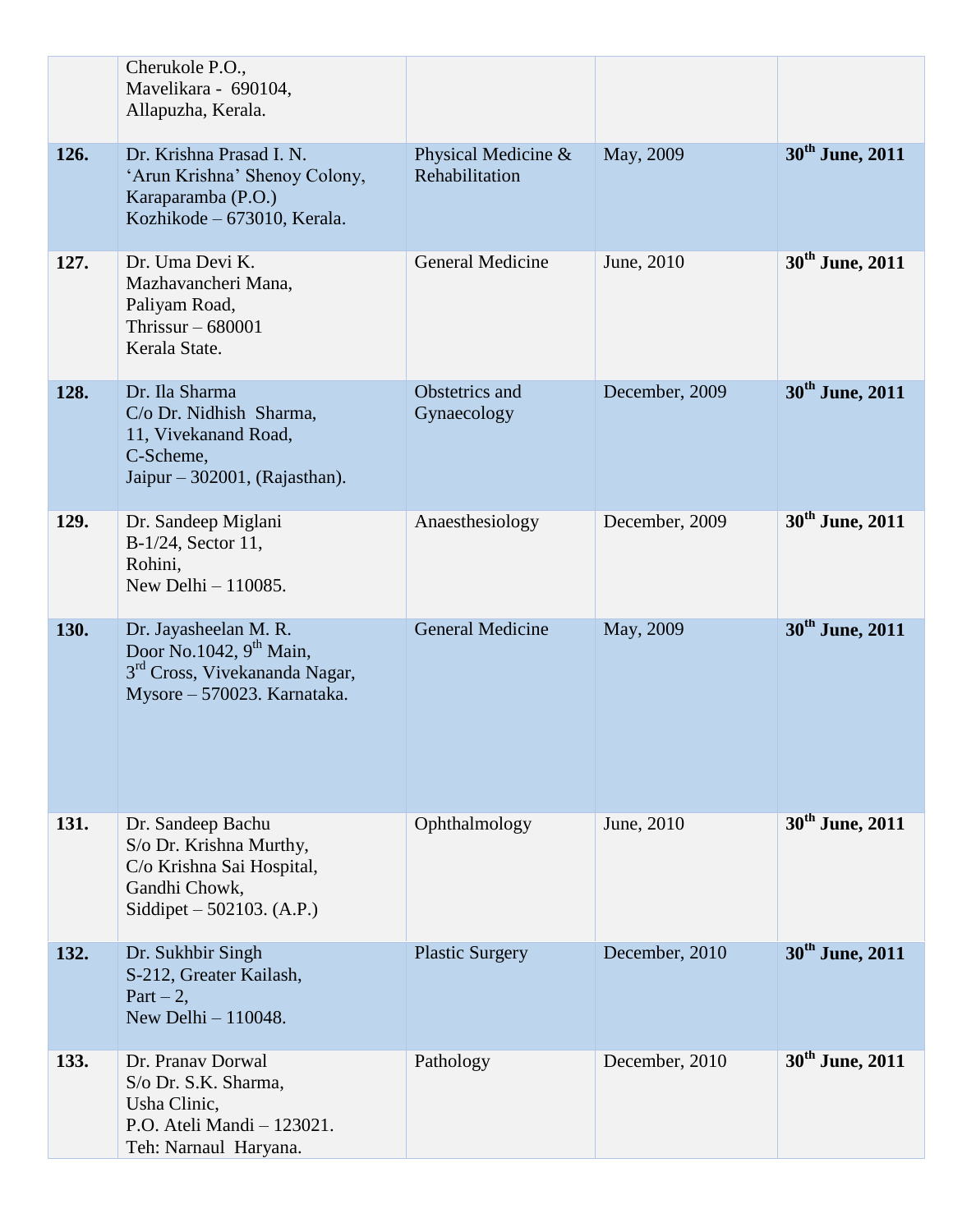| 134. | Dr. Rajat Gupta<br>BD-10, Vishakha Enclave,<br>Pitampura,<br>Delhi - 110088.                                                  | <b>Plastic Surgery</b>        | December, 2010 | 30 <sup>th</sup> June, 2011 |
|------|-------------------------------------------------------------------------------------------------------------------------------|-------------------------------|----------------|-----------------------------|
| 135. | Dr. Sunil M. Raheja<br>A-16, Navkunj Apartments,<br>87, I. P. Ext<br>Delhi - 110092.                                          | <b>General Medicine</b>       | November, 1998 | 30 <sup>th</sup> June, 2011 |
| 136. | Dr. Kaushik Jaya Rajendra K.<br>Kaushik<br>B-39, Keshav Kunj,<br>Pratap Nagar,<br>Agra $(U.P.) - 282010$ .                    | Ophthalmology                 | June, 2010     | 30 <sup>th</sup> June, 2011 |
| 137. | Dr. Mohit Kumar Patralekh<br>C/o Sri Gyandhan Jha<br>C1-160/161, $2^{nd}$ Floor,<br>Sector $-16$ , Rohini,<br>Delhi - 110089. | Orthopaedics                  | December, 2010 | 30 <sup>th</sup> June, 2011 |
| 138. | Dr. Brajendra Prasad Singh<br>B-2A, Gangotri Enclave,<br>Alaknanda,<br>New Delhi - 110019.                                    | Gastroenterology              | May, 2009      | 30 <sup>th</sup> June, 2011 |
| 139. | Dr. Gore Rahul Ambadas<br>928, Dattawadi,<br>Near Mhatre Bridge,<br>Pune - 411030 (Maharashtra).                              | Obstetrics and<br>Gynaecology | June, 2010     | 30 <sup>th</sup> June, 2011 |
| 140. | Dr. Shivakumarswamy Udasimath<br>No.72, $7th$ Floor,<br><b>HIMS Doctors Staff Quarters,</b><br>Hassan-573201. (Karnataka)     | Pathology                     | August, 2009   | 30 <sup>th</sup> June, 2011 |
| 141. | Dr. Ambalathu Veettil Hussain<br>Shihaz<br>Banu's, Kazanakkotta,<br>Kannur, Kerala - 670012.                                  | <b>General Medicine</b>       | June, 2010     | 30 <sup>th</sup> June, 2011 |
| 142. | Dr. Monika Sharma<br>Flat No.307, Surabhi Apartments,<br>Sector 21C, Faridabad,<br>Haryana.                                   | Pathology                     | December, 2009 | 30 <sup>th</sup> June, 2011 |
| 143. | Dr. Sumit Mahajan                                                                                                             | Orthopaedics                  | December, 2010 | 30 <sup>th</sup> June, 2011 |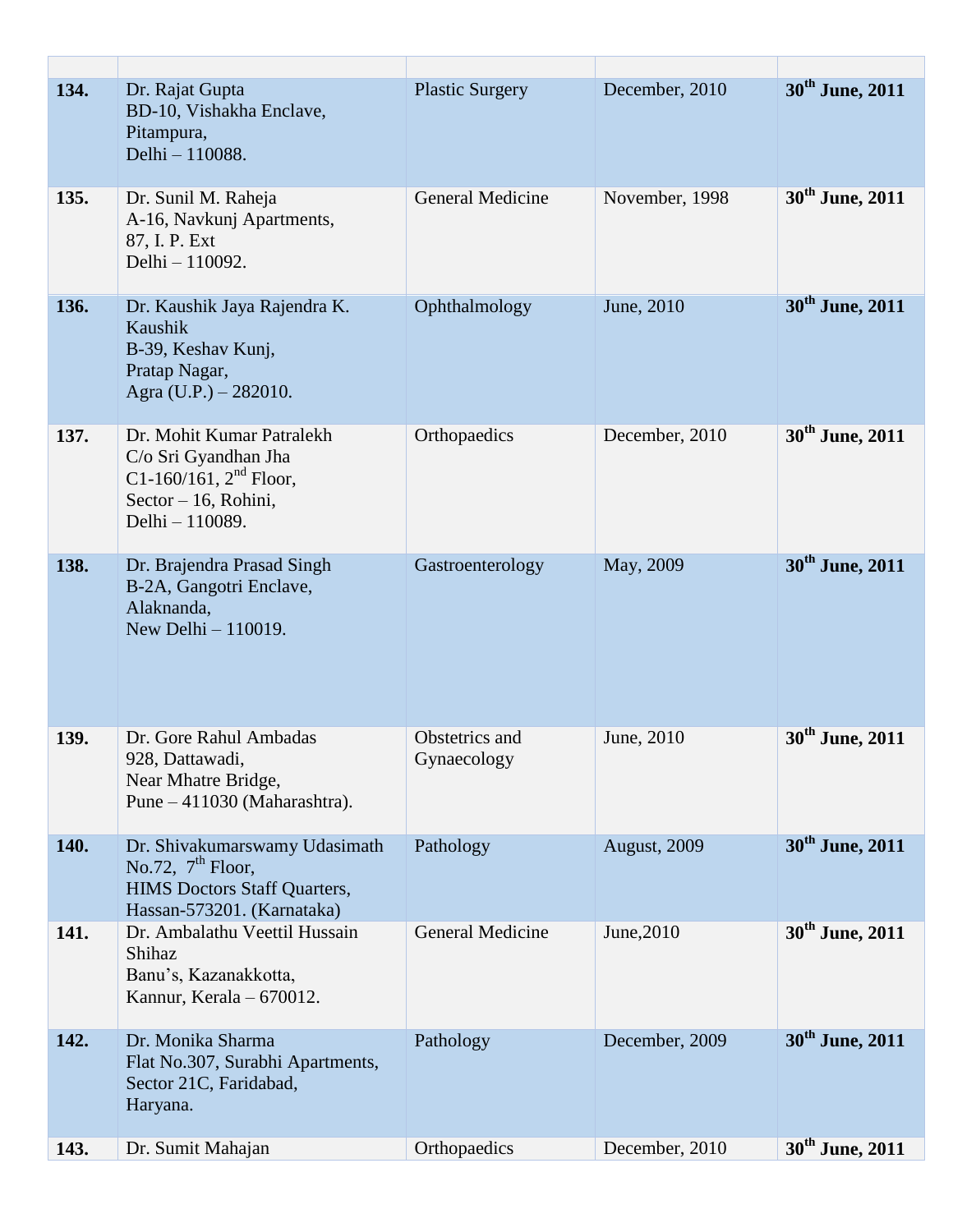|      | 92-A Arjun Nagar,<br>Safdarjung Enclave Ext.,<br>New Delhi $-110029$ .                                                                                                            |                               |                 |                                   |
|------|-----------------------------------------------------------------------------------------------------------------------------------------------------------------------------------|-------------------------------|-----------------|-----------------------------------|
| 144. | Dr. Dhirendra Kumar Dhiraj<br>WZ, 406K, Janakpuri,<br>Harinagar, New Delhi - 110064.                                                                                              | <b>Orthopaedic Surgery</b>    | May/June., 2005 | 30 <sup>th</sup> June, 2011       |
| 145. | Dr. Chaitali Sen<br>$C/O$ Sri A. S. Sen,<br>Block No.B-7, Flat No.-1,<br>Payamanti Cooperative Housing<br>Society Limited, East Kolkata<br>Township Project,<br>Kolkata – 700107. | Anaesthesiology               | May, 2004       | 30 <sup>th</sup> June, 2011       |
| 146. | Dr. Vithu Dattaram Naik<br>PMC-W8/200/2,<br>Near Civil Court,<br>Kavlem Road,<br>Tisk, Ponda, Goa-403401.                                                                         | <b>Respiratory Diseases</b>   | May, 2001       | <b>16th</b><br>September,<br>2011 |
| 147. | Dr. Shafeed T.P.<br>Thadathil Parambil House,<br>P.O. Mala - Kakkattiri,<br>Dist. Palakkad Street,<br>Kerala – 679534.                                                            | Orthopaedics                  | December, 2010  | 16th<br>September,<br>2011        |
| 148. | Dr. Pentela Anupama<br>13/9 Alamaram Street,<br>Tiruttani,<br>Tamil Nadu-631209.                                                                                                  | Obstetrics &<br>Gynaecology   | May, 2008       | <b>16th</b><br>September,<br>2011 |
| 149. | Dr. Ajaz Ahmed Wani<br>S/o Mr. Noor Mohd. Wani,<br>New Colony, Batamaloo,<br><b>Near Crown Printing Press,</b><br>Bonapora Road,<br>Srinagar J & K $-$ 190009.                    | <b>General Surgery</b>        | June, 2010      | <b>16th</b><br>September,<br>2011 |
| 150. | Dr. Sonawane Nikhil Pandurang<br>Flat No.9,<br>Om Residency Near Ryan<br>International School, DGP Nagar 1,<br>Nashik - 422006, Maharashtra.                                      | Obstetrics and<br>Gynaecology | December, 2009  | <b>16th</b><br>September,<br>2011 |
| 151. | Dr. Vivek Kumar<br>C/o Mr. A Saran,<br>B-1, Devyani Apartments,<br>M.G. Road, Borivali West,<br>Mumbai - 400066.                                                                  | General Medicine              | September, 2002 | <b>16th</b><br>September,<br>2011 |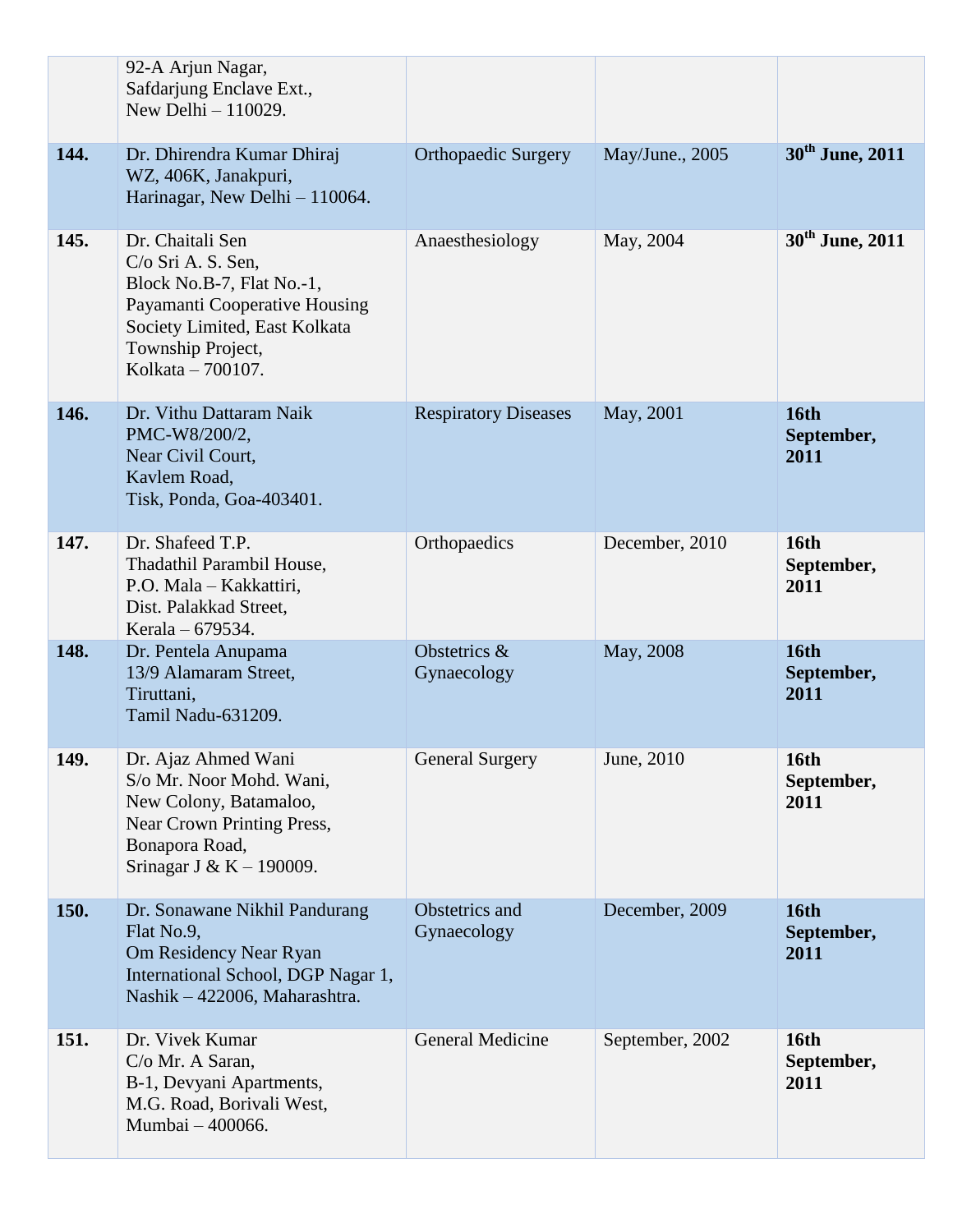| 152. | Dr. Devesh Bandil<br>C/o Dr. Suresh Bandil,<br>Shinde Ki Chawwani,<br>Gwalior (M.P.)-474009.                                                               | Orthopaedics           | December, 2010  | 16th<br>September,<br>2011        |
|------|------------------------------------------------------------------------------------------------------------------------------------------------------------|------------------------|-----------------|-----------------------------------|
| 153. | Dr. Sudesh Prabhu<br>C/o Vasudeva Prabhu M.<br>Ist Floor, House No.256,<br>Sector 15-A,<br>Chandigarh-160015.                                              | <b>General Surgery</b> | December, 2010  | <b>16th</b><br>September,<br>2011 |
| 154. | Dr. Basu Soumya Kanti<br>BG-104, Sector-2,<br>Bidhan Nagar, Salt Lake,<br>Kolkata – 700091.                                                                | <b>General Surgery</b> | November, 1995  | <b>16th</b><br>September,<br>2011 |
| 155. | Dr. George Chandy Vilanilam<br>B-16, NFH Quarters,<br>Poonthi Road,<br>Kumarapuram,<br>Trivandum, Kerala - 695011.                                         | <b>General Surgery</b> | October, 2004   | 16th<br>September,<br>2011        |
| 156. | Dr. Sonia Saini<br>2300 Overlook Road,<br>APT #116 Cleveland Heights,<br>OHIO, ZIP - 44106 U.S.A.                                                          | Anaesthesiology        | August, 2002    | <b>16th</b><br>September,<br>2011 |
| 157. | Dr. Harshal Krishnarao Patil<br>310, Sangeetha Annexe,<br>Amala Institute of Medical<br>Sciences,<br>Amala Nagar, Thrissur-680555.<br>Kerala, South India. | <b>General Surgery</b> | May, 2008       | <b>16th</b><br>September,<br>2011 |
| 158. | Dr. Arun G. Krishnan<br>Kottayil House,<br>Kezhuvamkulam P.O.,<br>Cherpunkal (VIA)<br>Kottayam Kerala - 686584.                                            | Orthopaedics           | September, 2009 | 16th<br>September,<br>2011        |
| 159  | Dr. Kavitha J.<br>No.4, Kalaimagal Street,<br>Amritha Nagar,<br>Thattanchavady,<br>Puducherry $-605009$ .                                                  | Anaesthesiology        | September, 2007 | <b>16th</b><br>September,<br>2011 |
| 160. | Dr. Nitheesh M. B.<br>Mannukunnel House,<br>Kudayathoor, P.O. Thodupuzha,<br>Idukki (Dt.) Kerala – 685590.                                                 | Orthopaedics           | June, 2010      | <b>16th</b><br>September,<br>2011 |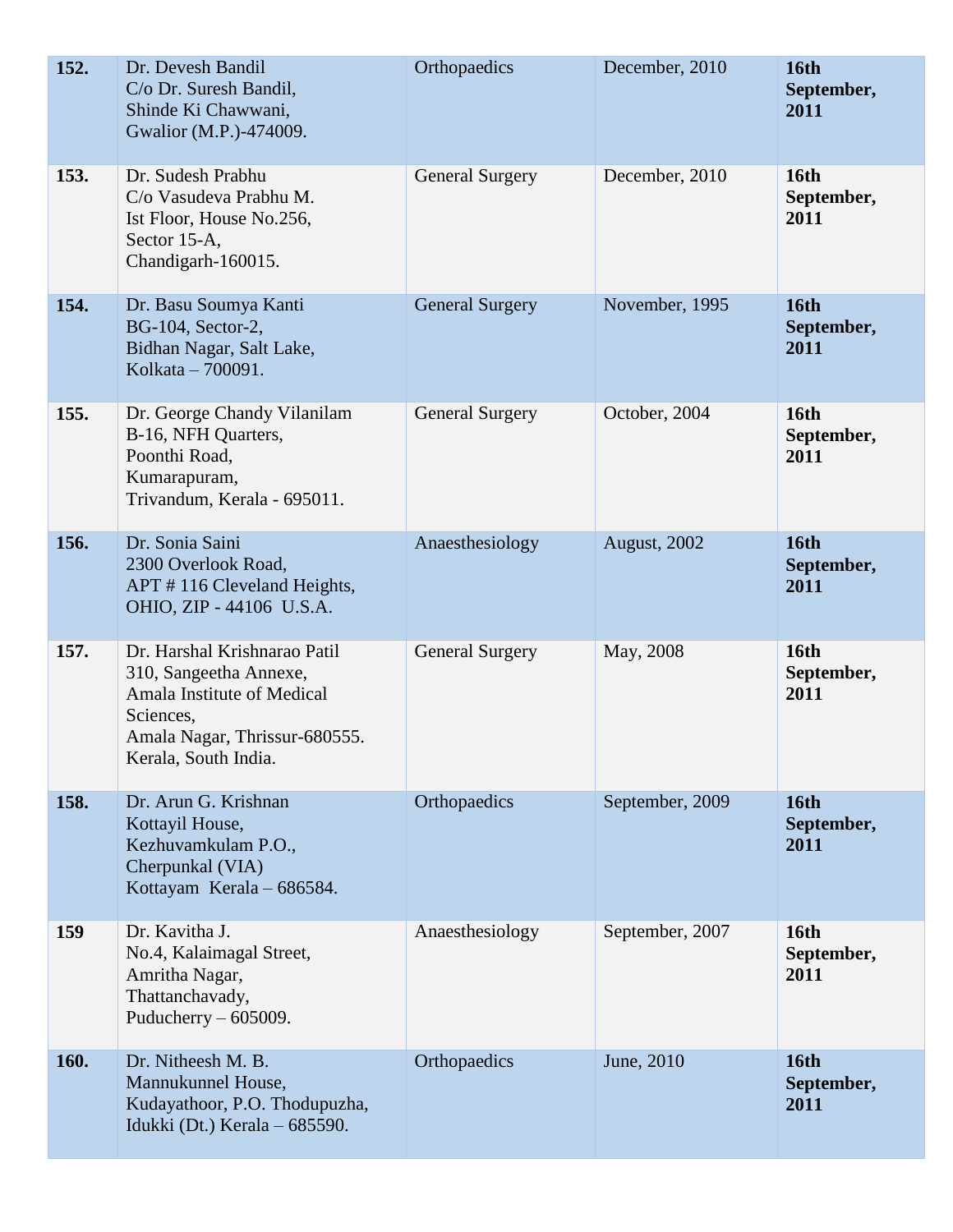| 161. | Dr. Sushma V Dev<br>Door No.5, $31st Block$ ,<br>J. S. S. Layout, Mysore,<br>Karnataka $-570011$ .                                         | Obstetrics and<br>Gynaecology | June, 2010      | <b>16th</b><br>September,<br>2011 |
|------|--------------------------------------------------------------------------------------------------------------------------------------------|-------------------------------|-----------------|-----------------------------------|
| 162. | Dr. Potsangbam Latsaheb Singh<br>House No.123, Dekargaon,<br>P.O. Dekargaon, Tezpur,<br>Assam $-784501$ .                                  | Orthopaedics                  | December, 2010  | <b>16th</b><br>September,<br>2011 |
| 163. | Dr. Prasad K. Shetty<br>No.107, SCION Enclave,<br>$10th$ Cross, Govindappa Lane,<br>Kodihalli, Bangalore – 560008.                         | Pathology                     | May, 2004       | <b>16th</b><br>September,<br>2011 |
| 164. | Dr. Balakrishnan R.<br>Chanayil House (West)<br>Thandankulam,<br>Kodungallur-680664.<br>Thrissur, Kerala.                                  | Obstetrics and<br>Gynaecology | October, 2009   | <b>16th</b><br>September,<br>2011 |
| 165. | Dr. Khake Abhijeet Madhukar<br>201 Sonjeevani, Soshila Nagari,<br>Phase - II Karve Nagar,<br>Pune – 411052 (Maharashtra).                  | Ophthalmology                 | December, 2008  | <b>16th</b><br>September,<br>2011 |
| 166. | Dr. Somen Agrawal<br>C-212 Kidwai Nagar (East),<br>New Delhi - 110023.                                                                     | Orthopaedics                  | June, 2010      | <b>16th</b><br>September,<br>2011 |
| 167. | Dr. Naresh Agarwal<br>House No.49, (IInd Floor),<br>Anand Vihar, Pitampura,<br>New Delhi $-34$ .                                           | Orthopaedics                  | December, 2010  | <b>16th</b><br>September,<br>2011 |
| 168. | Dr. Subbulakshmi Sundaram<br>18-B, Thirumanjana Veedhi,<br>Opp. To ARC Parcel office,<br>Sirkali- 609110.<br>Nagapatinam Dt. - Tamil Nadu. | Anaesthesiology               | September, 2007 | <b>16th</b><br>September,<br>2011 |
| 169. | Dr. Sharma Nishant Y.K. Sharma<br>126, Krishna Nagar,<br>Teen Dukan, Sikar Road,<br>Jaipur-302023.                                         | Orthopaedics                  | June, 2010      | <b>16th</b><br>September,<br>2011 |
| 170. | Dr. Mohrir Ganesh Shamrao<br>B-2, Second Floor,                                                                                            | Orthopaedics                  | April, 2009     | <b>16th</b><br>September,         |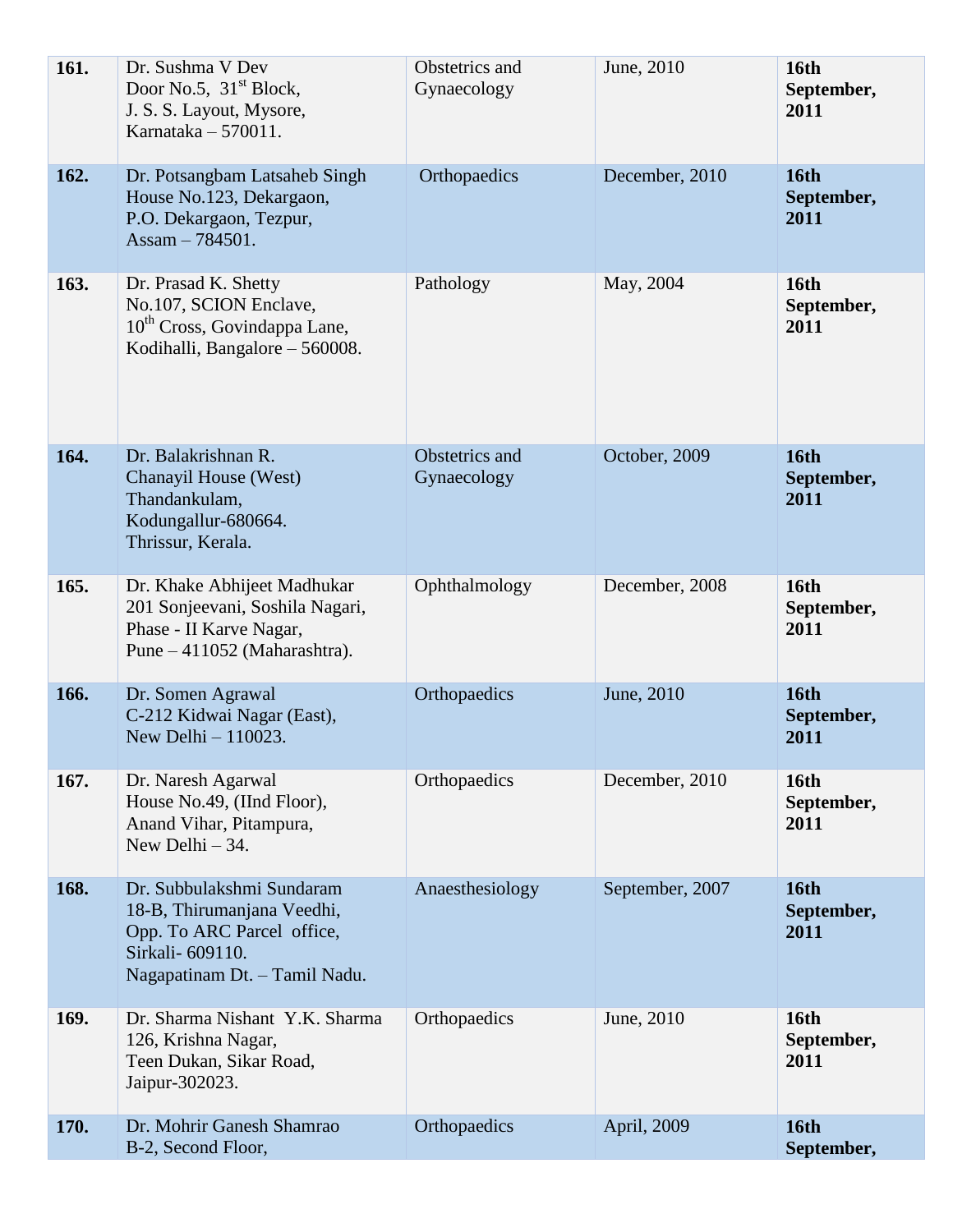|      | Aasavari Apartment,<br>Jyoti Nagar,<br>Aurangabad, Maharashtra.                                                                 |                               |                | 2011                              |
|------|---------------------------------------------------------------------------------------------------------------------------------|-------------------------------|----------------|-----------------------------------|
| 171. | Dr. Mohmmed Shahid<br>81, Shastri Nagar,<br>Tonk (Rajasthan) $-304001$ .                                                        | Orthopaedics                  | June, 2010     | <b>16th</b><br>September,<br>2011 |
| 172. | Dr. Gurjeet Singh<br>H. No.803/2,<br>Dharampura Bazaar,<br>Patiala - 147001.                                                    | Ophthalmology                 | December, 2010 | <b>16th</b><br>September,<br>2011 |
| 173. | Dr. Chagani Amyn Eqbal<br>4/17, Porbander Apts.,<br>Above New Post Office,<br>Chapsi Bhimji Road,<br>Mazagaon, Mumbai - 400010. | Ophthalmology                 | June, 2009     | <b>16th</b><br>September,<br>2011 |
| 174. | Dr. Varsha Gupta<br>J & K $-75$ , Laxmi Nagar,<br>New Delhi - 110092.                                                           | <b>Plastic Surgery</b>        | December, 2010 | <b>16th</b><br>September,<br>2011 |
| 175. | Dr. Kumar V. K.<br>"V. K. Bhavan" Mukkolakkal,<br>Thekkumkara, Nedumangad,<br>Thiruvananthapuram,<br>Kerala - 695541            | Orthopaedics                  | December, 2009 | <b>16th</b><br>September,<br>2011 |
| 176. | Dr. Karanjaokar Vrunda Chandra<br><b>Shekhar</b><br>81/82 Gaurav Sayani Road,<br>Prabhadevi, Mumbai - 25.                       | Obstetrics &<br>Gynaecology   | April, 2000    | <b>16th</b><br>September,<br>2011 |
| 177. | Dr. Mishra Amit Pranakant<br>A-35/37, Marve Queen,<br>Kharodi Village, Malad (West),<br>Mumbai - 400064.                        | Orthopaedics                  | May, 2009      | <b>16th</b><br>September,<br>2011 |
| 178. | Dr. Vikas Kataria<br>F-149, Vikas Puri,<br>New Delhi $-110018$ .                                                                | Cardiology                    | May, 2009      | <b>16th</b><br>September,<br>2011 |
| 179. | Dr. Sonia Miglani<br>F-149, Vikas Puri,<br>New Delhi $-110018$ .                                                                | Obstetrics and<br>Gynaecology | April, 2009    | <b>16th</b><br>September,<br>2011 |
| 180. | Dr. C. Preetam<br>Room No.4057, ENT Office,<br>4 <sup>th</sup> Floor, Teaching Block,<br>AIIMS., Ansari Nagar,                  | Otorhinolaryngology           | December, 2009 | <b>16th</b><br>September,<br>2011 |